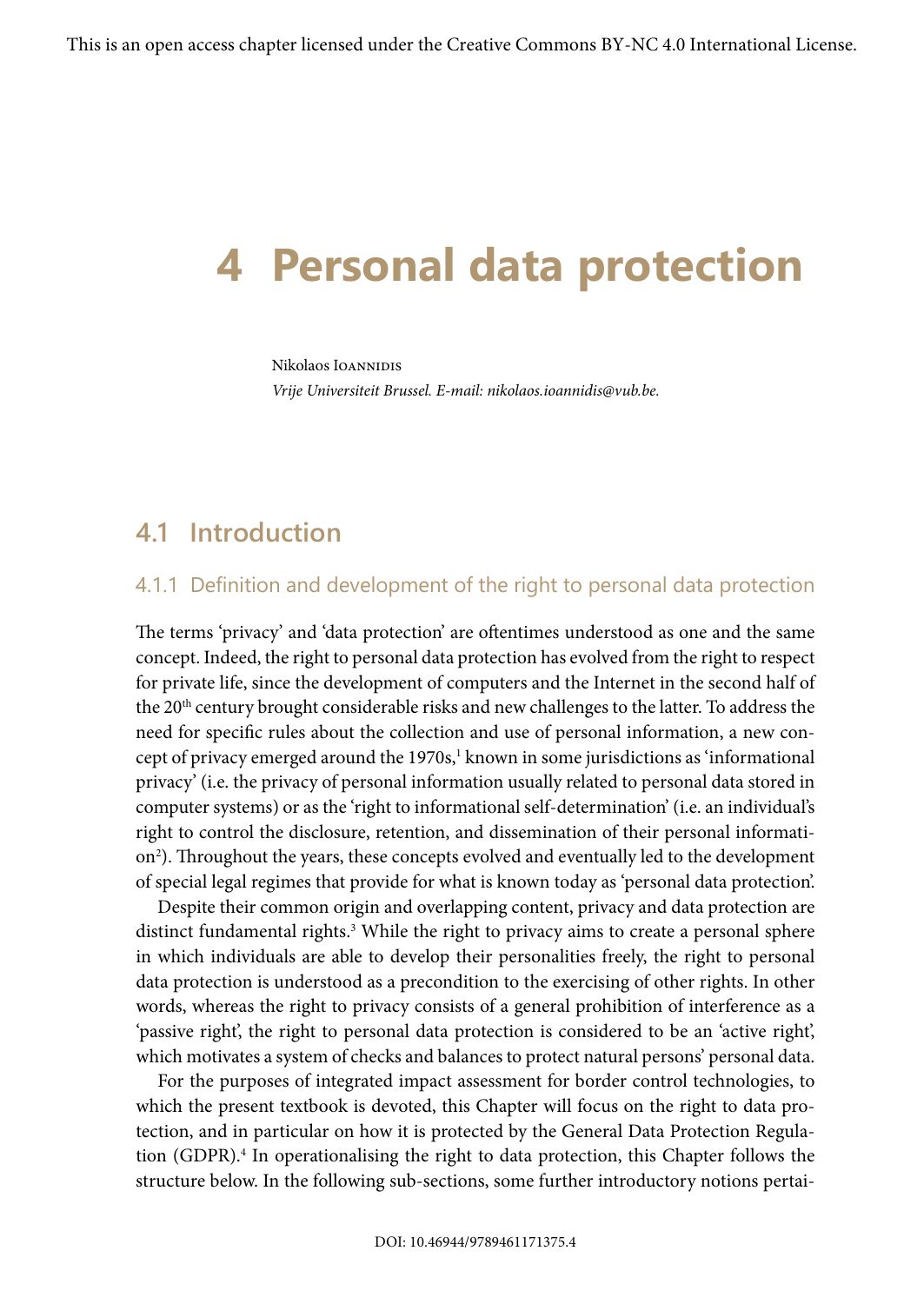ning to data protection (its importance for society, relevant regulatory instruments and connections with other fundamental rights) are provided. Next, the Chapter delves into specific concepts of data protection law, following the terminology of the GDPR, to guide the assessors throughout the assessment process. Following this, Section 4.1.2 overviews key concepts and actors, Section 4.1.3 looks at principles of EU data protection law, Section 4.1.4 describes legal requirements, and Section 4.1.5 summarises data subject rights.

### 4.1.2 The importance of data protection in society

Although the right to data protection originates from the need to control the processing of personal information by public authorities, the banking sector, or health insurance companies, nowadays, the same data are processed by big private corporations, including technological companies. The use of artificial intelligence (AI) and profiling algorithms has allowed the processing of large amounts of personal and non-personal data<sup>5</sup> that people commonly share on digital platforms, such as social media sites, e-commerce sites, or health apps. These data have been characterised as "the new oil", as they are exploitable resources for which companies are able to develop strategies to generate revenue and profits.6 For instance, browsers and websites collect the personal data of users and perform data-driven price differentiation, i.e. the same product or service is offered at different prices depending on the socio-economic status of a person. Another example is the use of recommendation systems upon social media and e-commerce platforms, in which personal data are processed to decide on what to recommend to the end user.

In this context, data protection rules are crucial to ensuring the security of individuals' data and regulating the collection, usage, transfer and disclosure of personal data. Such rules would permit individuals to maintain some control over their personal information and how this is shared with others, as well as make them aware that certain public authorities and private entities collect their data.

#### 4.1.3 The role of data protection in the benchmark

The need for data protection rules is particularly pressing in the context of border control, where so-called 'smart borders', which store personal data, e.g. names and surnames, date, time and place of entry or exit of third-country nationals, travel documents or biometric data, have become widespread. One recurring argument for introducing smart borders is the need for law enforcement authorities to benefit from the best possible tools in order to quickly identify the perpetrators of terrorist acts and other serious crimes.7 Furthermore, the adoption of pan-European databases would enable the provision of authorised users with fast, seamless, systematic and controlled access to relevant information systems pertaining to individuals who cross borders.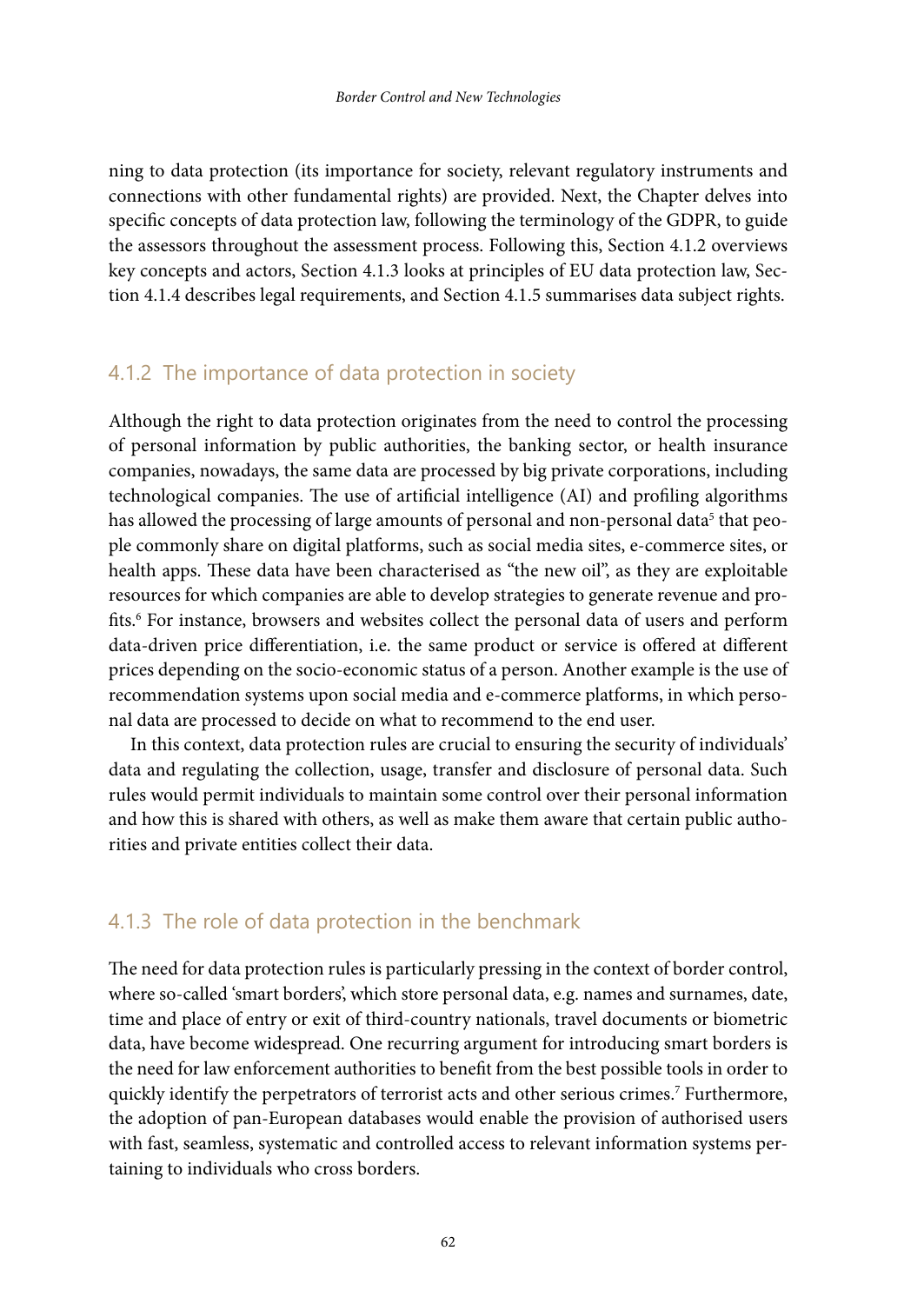In the light of these developments, focusing on the right to personal data protection as one of the elements of the benchmark of this integrated impact assessment is helpful in controlling for the possible abuse of power by border control authorities and, more generally, in assessing the risks of certain processing operations to the rights and freedoms of natural persons.<sup>8</sup>

The goal of this Chapter is to guide the assessors in assessing whether a given initiative complies with the requirements of necessity and proportionality, accountability, and data protection principles such as purpose limitation and quality of data.<sup>9</sup> A robust assessment is critical when developing new instruments that rely on the use of information technology; the approach provided in this textbook aims to embed personal data protection rules in the technological basis of a proposed instrument.

# 4.1.4 List of relevant regulatory instruments and systems

To guide the assessors, this Section provides a brief overview of data protection regulatory instruments and systems. As with the right to privacy, the right to personal data protection is not universally protected by a single piece of legislation, but by a multitude of provisions depending on the jurisdiction. This Section follows a tripartite and hierarchical categorisation, through i) international, ii) regional, and iii) national laws.

### **International law**

*United Nations*: The UN has not explicitly recognised the right to personal data protection as such, in contrast to the right to privacy.10 Only recently, in 2013 and after the Edward Snowden revelations, $11$  the UN adopted the resolution "The Right to Privacy in the Digital Age", while the General Assembly affirmed that the rights held by people offline must also be protected online. Consequently, it called upon all contracting parties to respect and protect the right to privacy in digital communication.<sup>12</sup> This is the closest semblance to modern data protection laws issued by the UN to date.

*Council of Europe*: Along with the ECHR,<sup>13</sup> the Council of Europe adopted, in 1981, the "Convention for the protection of individuals with regard to automatic processing of personal data" (Convention 108). This Convention is the first and, to this day, only international legally binding instrument dealing with data protection.14 The Convention underwent a modernisation process, completed with the adoption of an amending Protocol (Convention 108+).<sup>15</sup> Furthermore, the Council of Europe actively issues recommendations with regard to internet actors' accountability.16

# **European Union law**

*Primary law*: The Treaty on the Functioning of the European Union (TFEU) and the Charter of Fundamental Rights of the European Union ('Charter' or CFR) deal with the right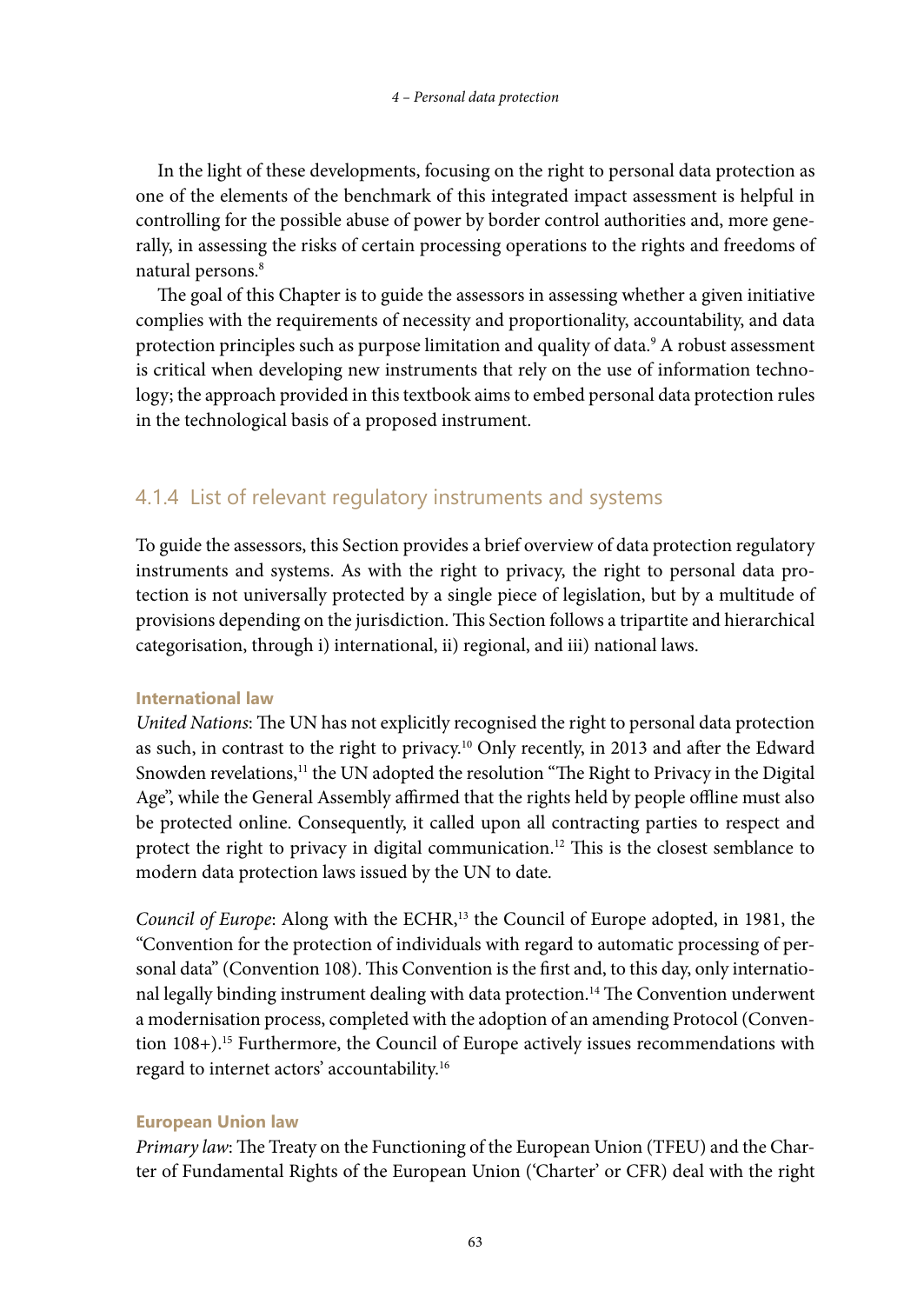to personal data protection. Article 16 of the TFEU, under the part of the treaty dedicated to the general principles of law, creates a new legal basis, granting the EU the competence to legislate on data protection matters. Article 8 of the Charter enshrines the right to the protection of personal data as a fundamental right.

*Secondary law*: The body of law founded upon the principles and objectives of the treaties is known as secondary law; this includes, among other things, regulations and directives. From 1995 until May 2018, the principal European Union (EU) legal instrument on data protection was Directive 95/46/EC, also known as the Data Protection Directive.17 The Directive was adopted on the model of Convention 108, and acted as an instrument for achieving the objectives set by the internal market agenda.

The Directive was replaced by the GDPR,<sup>18</sup> which consolidates principles and rules on data protection, has an extraterritorial effect (i.e. it applies also outside the EU), and enhances the principle of accountability, thus being viewed as an exemplary document for other jurisdictions around the world.

In parallel, three more instruments currently complement the GDPR in data protection matters. First, Directive 2016/680 or the "law enforcement Directive" applies to the protection of natural persons with regard to the processing of personal data by competent authorities for the purposes of the prevention, investigation, detection or prosecution of criminal offences or the execution of criminal penalties, and on the free movement of such data. Second, Directive 2002/58/EC,<sup>19</sup> also called the "ePrivacy Directive", applies to personal data and the protection of privacy in electronic communications, with regards to security, data breaches and confidentiality of communications (including metadata). Third, Regulation 2018/1725<sup>20</sup> lays down the data protection obligations of the EU institutions and bodies during the processing of personal data by them, and development of new policies (European Institutions Data Protection Regulation (EUDPR)). The principles and key rules of this Regulation do not substantially differ, on the contrary, they are based on the provisions of the GDPR, with the exception of certain provisions inextricably tied to the nature and specificities of the function of EU institutions.

#### **National laws**

The first national data protection legislation was a novelty in one (West) German State (Hesse) in 1970. Since then, an increasing number of countries worldwide have progressively enacted (reformed) data protection legislation, including the Member States of the EU. As an illustration, the decade 2010-2019 saw 62 new countries enacting data protection laws, more than in any previous decade. In total, as of today, an impressive number of 142 countries have legislated for data protection.<sup>21</sup> The adoption of firm data protection legislation in parts of the world with significant economic activity is highly important for, among other things, data transfers of personal data, ensuring a consistently high level of protection.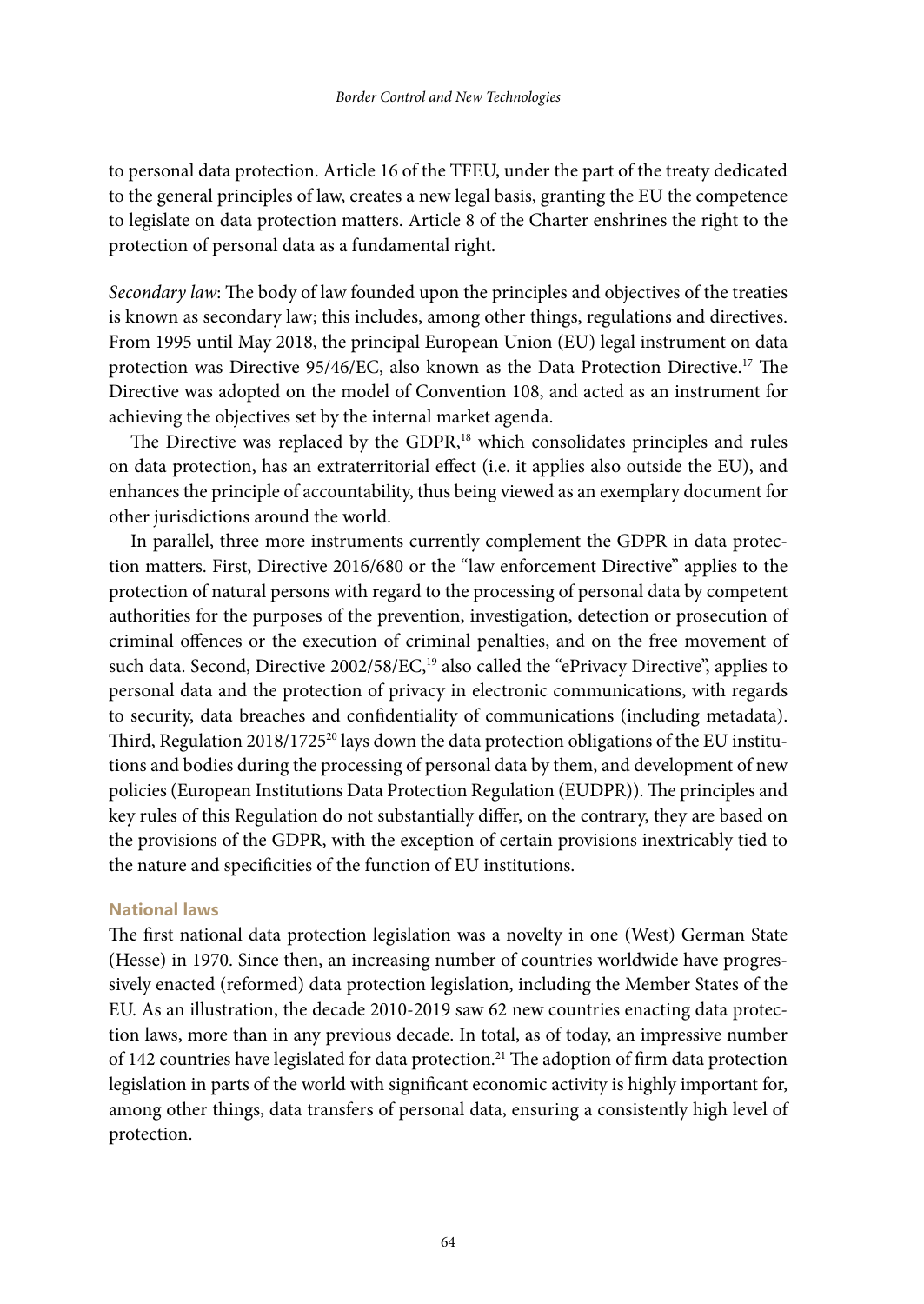#### 4.1.5 Connection with other fundamental rights

Data protection law does not have the single purpose of protecting only one fundamental right, but rather acts as an umbrella mechanism for multiple fundamental rights whenever affected by the processing of personal data. The interrelationship between the right to personal data protection and other fundamental rights is twofold: (a) since data protection is not an absolute right, it must be considered in relation to its function in society and be balanced against other fundamental rights, in accordance with the principle of proportionality, and (b) the EU data protection framework underlines the respect for all fundamental rights; the freedoms and principles recognised in the Charter and as enshrined in the Treaties of the EU. Furthermore, it is assumed that certain types of processing may create significant risks to other fundamental rights and freedoms, therefore explicitly extending the material scope of its protection outside the domain of personal data alone, and towards other fundamental rights and freedoms, when personal data are involved.

Typically, such rights could be: (a) the right to non-discrimination, (b) the freedom of thought, conscience, and religion, (c) the freedom of expression and information, (d) the right to an effective remedy and to a fair trial and (e) the respect for private and family life, home, and communications (right to privacy). Furthermore, it is observed that case law of the Court of Justice of the EU (CJEU) and the European Court of Human Rights (ECtHR) often involves two or more affected rights. For instance, it is highly probable that a specific type of personal data processing operation does not present risks for a single person but may produce significant societal and legal effects or exacerbate systemic group discrimination. In the realm of border control, the use of automated technologies in identifying migration flows and managing resources is increasingly reinforcing structures of discrimination already inherent in migration decision-making.<sup>22</sup>

# **4.2 Key concepts and actors**

#### 4.2.1 Personal data and data subject

The concepts of personal data and data subject are inextricably linked. 'Personal data' is defined as "information relating to an identified or identifiable natural person".23 The definition of personal data is extremely broad and may also comprise 'special categories of data'24 (also called 'sensitive data'), which, by their very nature, may pose greater risks to the data subjects when processed. Due to their character, processing of these data requires higher attention to be afforded by the data controller and other involved parties. These categories of data include personal data 'revealing racial or ethnic origin, political opinions,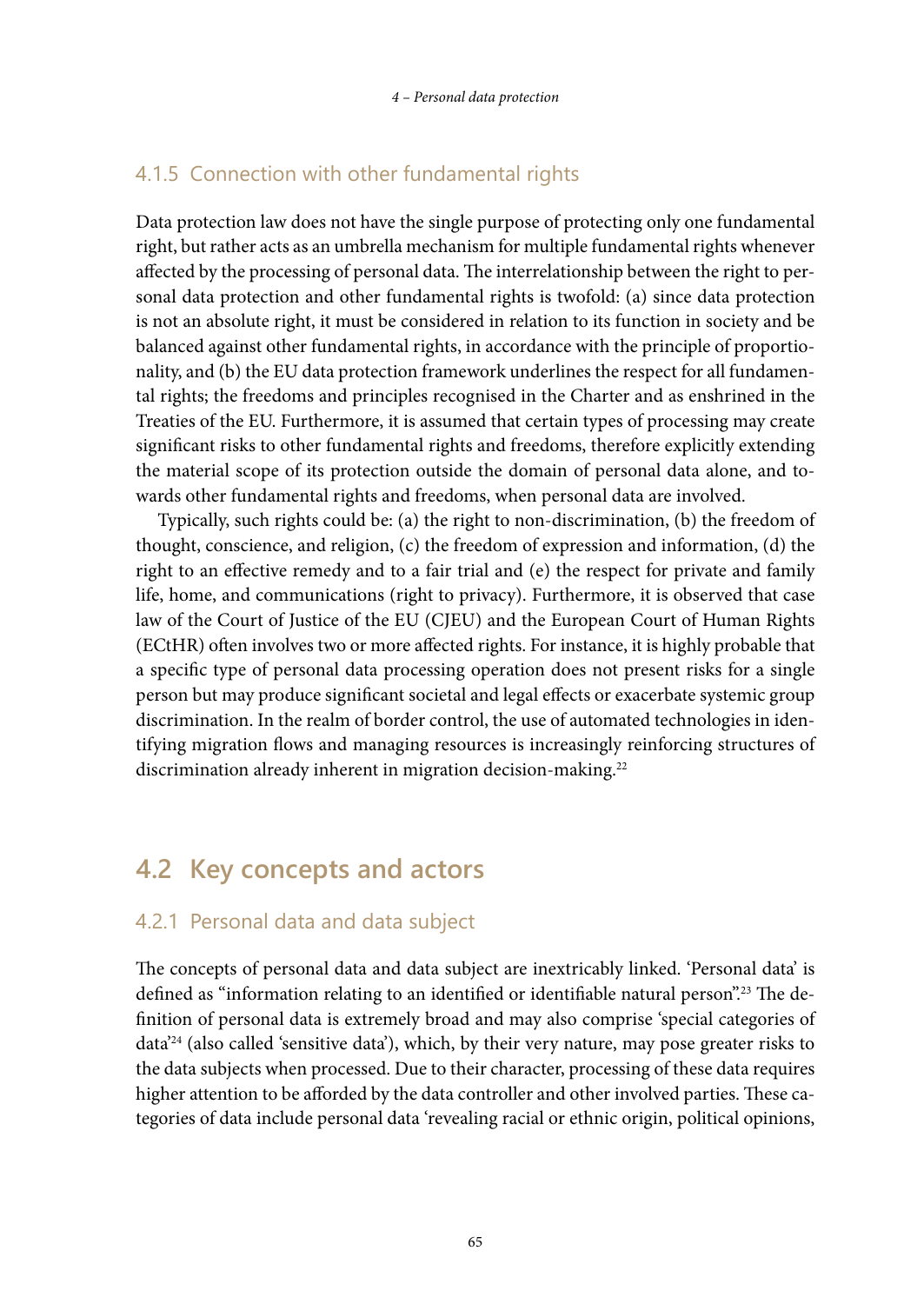religious or philosophical beliefs, or trade union membership, genetic data, biometric data for the purpose of uniquely identifying a natural person, data concerning health or data concerning a natural person's sex life or sexual orientation.<sup>25</sup>

If the processing of data does not concern an identified or identifiable person (a human being), then data protection law does not apply.<sup>26</sup> For example, if the process of anonymisation has been conducted, meaning that all identifying elements are eliminated from a set of personal data, and the data subject is no longer identifiable, then data protection law does not apply. In order to determine whether a natural person is identifiable, one must take into account all reasonable means (including available technology) that are likely to be used to directly or indirectly identify the individual. Establishing a link with a natural person can be achieved by reference to an 'identifier' such as a name, an identification number, locational data, an online identifier or to one or more properties specific to the physical, physiological, genetic, mental, economic, cultural or social identity of that person. $27$ 

#### 4.2.2 Data controller

In the context of personal data processing, the key decision-making figure is the data controller. In the private sector sphere, this is usually a natural or legal person, while in the public sector, this is an authority (e.g. a ministry, a governmental agency, etc.). The data controller is the one who determines the means and purposes of processing the personal data of natural persons.<sup>28</sup> This mostly answers the question of 'why' and 'how' the personal data should be processed.<sup>29</sup> To determine whether or not an entity acts as a data controller, the assessors look at the decision to collect or process the personal data, the purpose or outcome of the processing, which personal data is collected and from which individuals, whether there will be a contract for this, which decisions or inferences are drawn during or after processing, etc.

#### 4.2.3 Data processor

A 'data processor' means a natural or legal person, public authority, agency or other body that processes personal data on behalf of the data controller.<sup>30</sup> As a general rule, the data processor processes personal data by only following specific instructions regarding the processing. For instance, data processors do not decide to collect personal data from individuals on their own initiative, do not decide what personal data should be collected from individuals, do not decide the lawful basis for the use of that data, do not decide what purpose or purposes the data will be used for, and do not decide whether to disclose the data, or to whom.<sup>31</sup>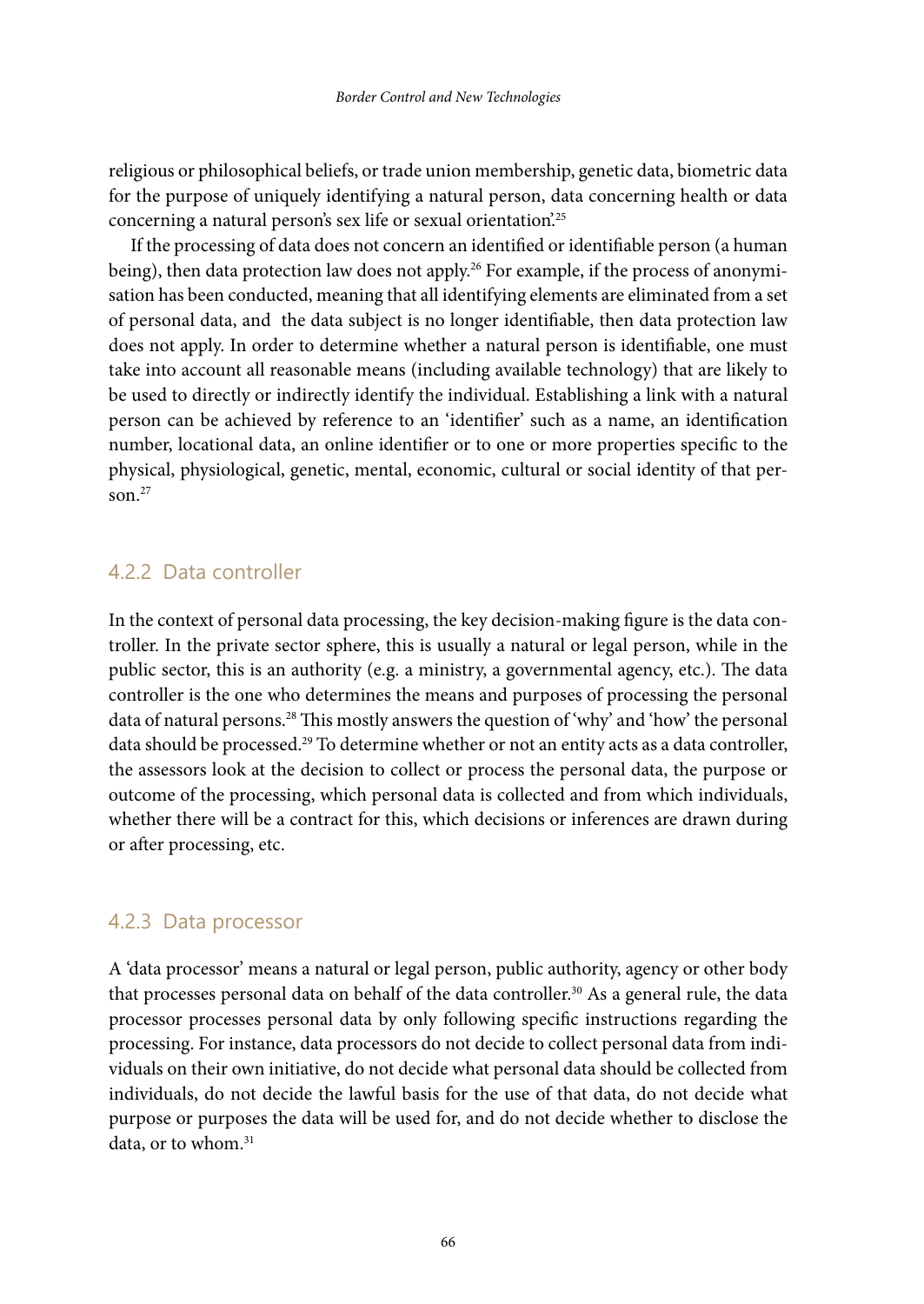# 4.2.4 Data protection authorities

EU data protection law is applied and enforced in each national jurisdiction independently. This is ensured by the function of independent supervisory authorities (SAs), also called data protection authorities (DPAs). Specifically, each Member State shall provide for the institution and function of one or more independent public authorities to be responsible for monitoring the proper application and enforcement of data protection laws in their jurisdiction.<sup>32</sup>

Supervisory authorities are tasked with the following activities:<sup>33</sup>

- **•** they promote data protection at the national level, advising data subjects, data controllers and the government;
- they hear complaints and assist data subjects with alleged violations of data protection rights;
- they supervise controllers and processors, and they conduct investigations on the application of the Regulation;
- **•** they monitor relevant (technological) developments, insofar as they impact the protection of personal data, such as the development of information and communication technologies;
- they possess investigative, corrective, authorisation and advisory powers, for example, they may carry out investigations in the form of data protection audits;
- they notify the controller or the processor of an alleged infringement of the Regulation, or obtain, from the controller and the processor access to all personal data and premises (such as data processing equipment and means);
- **•** they can issue warnings to a controller whose intended processing operations are likely to infringe provisions of the Regulation;
- they can impose a temporary or definitive limitation including a ban on processing and,
- they are the ones to impose the administrative fines, where necessary.<sup>34</sup>

# **4.3 Principles of EU data protection law**

# 4.3.1 Lawfulness, fairness, transparency

Three fundamental principles in data protection law jointly act as the starting point for the more detailed provisions on processing. Largely, these concern the data controller. The most important are i) lawfulness, ii) fairness and iii) transparency. Their general articulation as principles is further specified according to the circumstances in which they are applied. In other words, their application in the area of border control entails different risks compared to personal data processing for marketing purposes.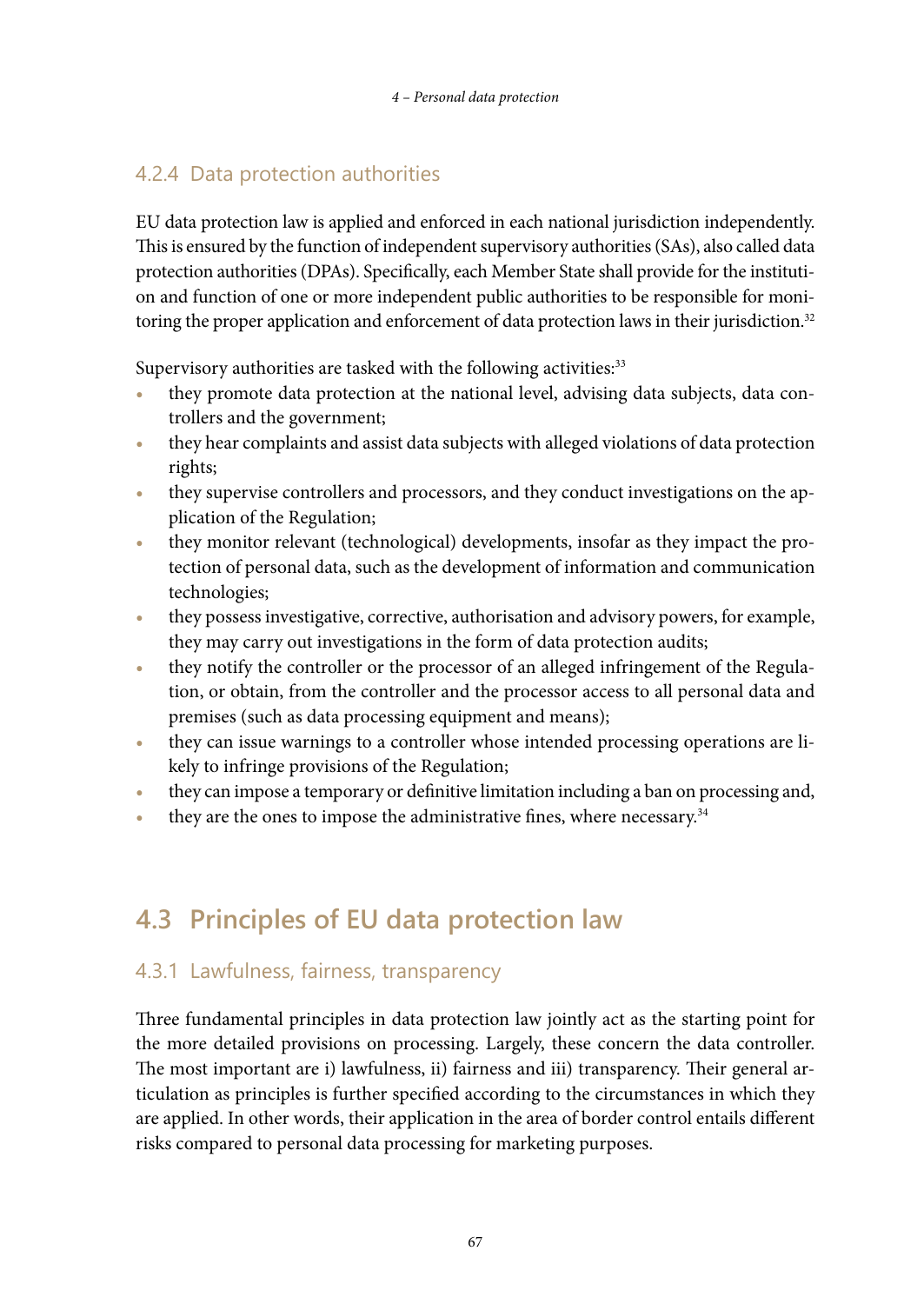In order to process personal data, the data controller must have a lawful basis to do so. This basis functions as an enabler for processing personal data within the scope of the purposes identified. Lawful processing requires the consent of the data subject or one of the five other legitimate grounds provided in the data protection legislation. It also implies that the data controller has reviewed the purposes of the processing activities, and has selected the most appropriate lawful basis (or bases) for each activity.

Personal data must be processed fairly. This means that processing must be done in ways that people would reasonably expect, and not in ways that have unjustified adverse effects on them, or in ways that could mislead them. This does not mean, however, that every processing that would negatively affect an individual should be considered 'unfair'.

The principle of transparency requires that any information addressed to the public or to the data subject be concise, easily accessible and easy to understand, and that clear and plain language and, additionally, where appropriate, visualisation be used.35 Among other things, the following information is provided beforehand: the identity and the contact details of the controller, the purposes of the processing for which the personal data are intended, and also the legal basis for the processing, the legitimate interests pursued, the legitimate interests, the period for which the personal data will be stored, etc.<sup>36</sup> Transparency in processing facilitates the exercising of the data subject's rights.

#### 4.3.2 Purpose limitation

The principle of purpose limitation means that personal data must be collected for specified, explicit and legitimate purposes and not further processed in a manner that is incompatible with those purposes. In other words, any processing of personal data must be performed for a specific well-defined purpose, and if this happens for additional purposes, these must be specified and compatible with the original one.<sup>37</sup> Its objective is primarily legal certainty, along with predictability and user control.38 Neither processing personal data for undefined or unlimited purposes is lawful, nor is processing based on the assumption that it may be useful at some point in the future.

It is the data controller who defines the purposes of processing. In assessing the compatibility of the initial specific purpose with any additional ones, the controller shall take the following into consideration: any link between those purposes and the purposes of the intended further processing; the context in which the personal data have been collected; the reasonable expectations of data subjects; the nature of the personal data; the consequences of the processing for data subjects; the existence of appropriate safeguards.<sup>39</sup>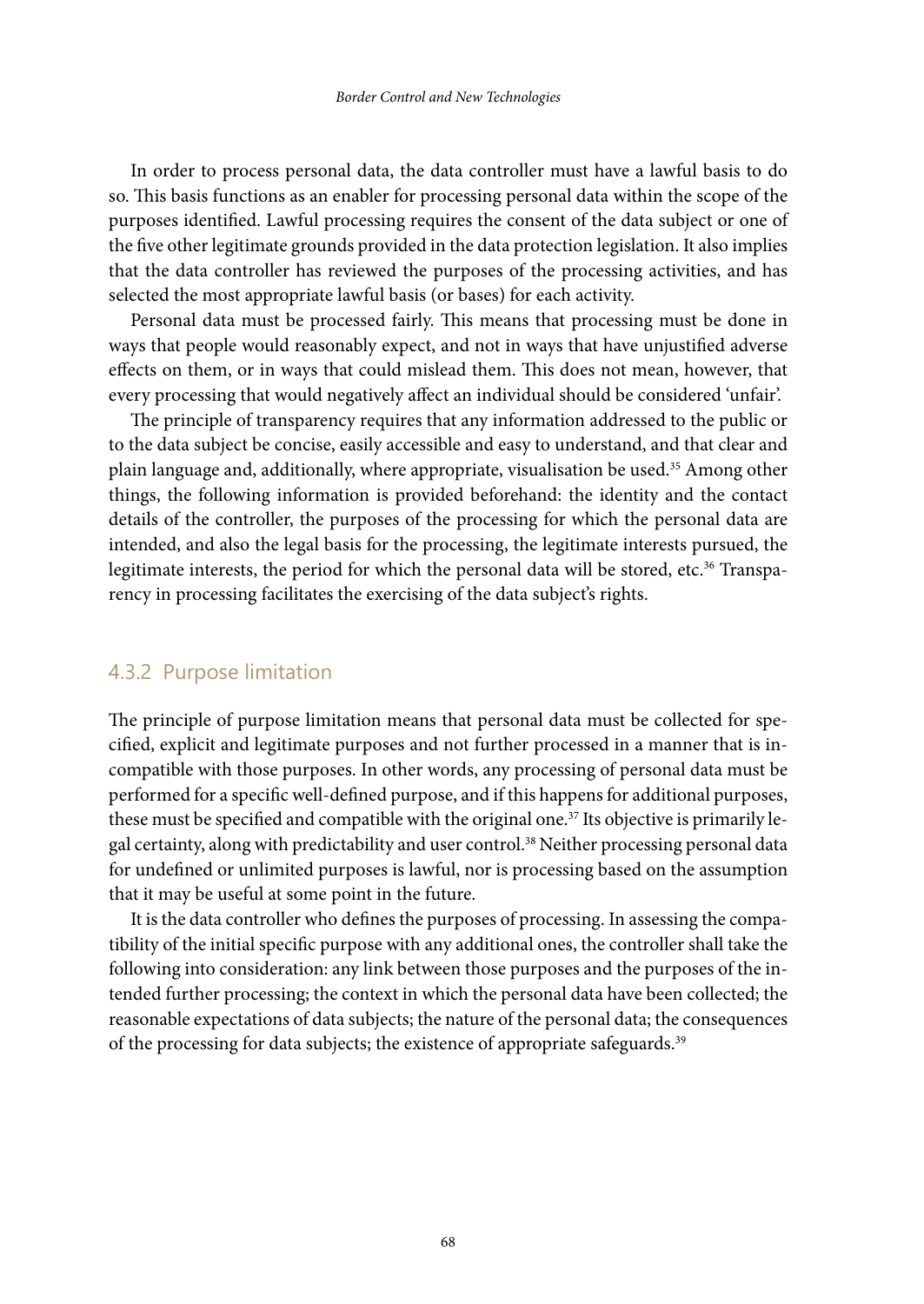# 4.3.3 Data minimisation

Data minimisation means that personal data shall be adequate, relevant and limited to what is *necessary* in relation to the purposes for which they are processed. All these three words, '*adequate, relevant and limited*' are subject to the discretionary power of by the data controller. The criteria for the assessment of necessity of processing are not straightforward, and neither is the extent to which the purpose of the processing can be reasonably fulfilled by other means. What is deemed 'appropriate' in the case of extensive processing systems is not listed, in order to avoid prescriptiveness and to allow greater conformity with technological advancements. The data controller shall proceed to an assessment of the measures adopted, so as to ensure that data processing does not entail a disproportionate interference in the fundamental rights and freedoms at stake. This also includes periodic review of the stored data, and deletion of those that are not necessary.

# 4.3.4 Data accuracy

A data controller must ascertain that data are accurate and kept up-to-date by guaranteeing that data that are inaccurate are erased or rectified without delay.40 At the same time, some categories of personal data shall remain non-updated (e.g. a medical record that should be compared to and complemented by future examinations). The data subject shall have the right to restriction of processing by the controller when the accuracy of the personal data is contested.<sup>41</sup>

# 4.3.5 Storage limitation

The data controller shall ensure that personal data are deleted or anonymised as soon as they are no longer needed for the purposes for which they were collected. Personal data shall be kept in a form that permits identification of data subjects for no longer than what is necessary for the purposes for which the personal data are processed. Storage limitation functions in conjunction with purpose limitation, since these both allow for the same exception of further processing solely for archiving purposes in the public interest, scientific or historical research purposes, or statistical purposes.42 Data subjects must be appropriately informed about the standard retention periods through the privacy policy.43 This principle enables compliance with individuals' requests for erasure under 'the right to be forgotten'.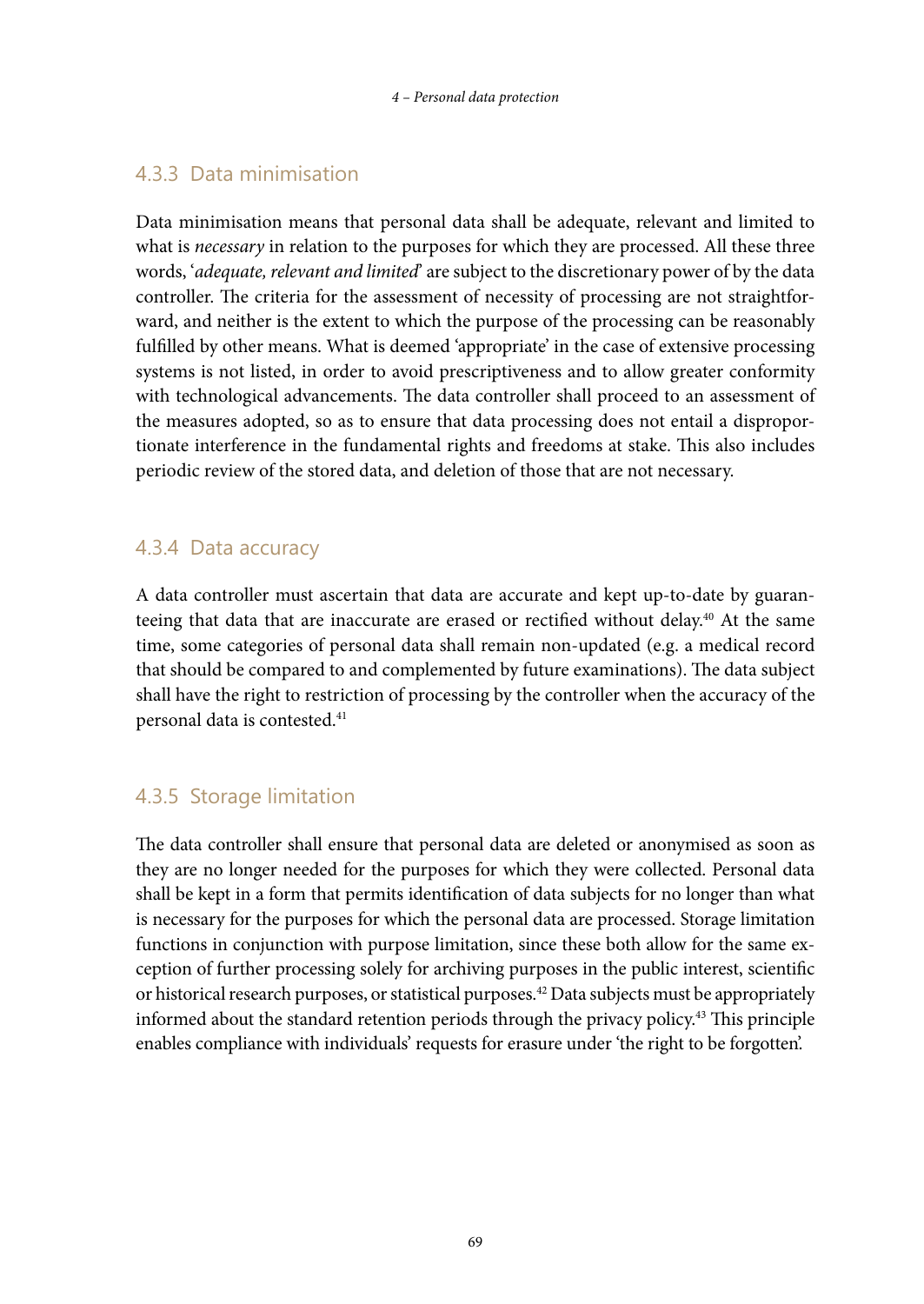# **4.4 Legal requirements**

# 4.4.1 Lawfulness of processing

Pursuant to the principle of lawfulness, personal data may be lawfully processed if they meet one of the following criteria (lawful grounds):<sup>44</sup>

- a) *Consent*: the data subject has given consent to the processing of their personal data for one or more specific purposes. Consent is considered freely given if the data subject has genuine or free choice or is able to refuse or withdraw consent without detriment.<sup>45</sup> It shall be as easy to withdraw as to give consent, at any time. Consent may not always be a lawful ground: for instance, employees are not in a position to freely give, refuse or revoke consent, given their dependency within the employer/employee relationship. Consent must also be informed (data subjects must have received sufficient information), specific (for concrete processing purposes) and unambiguous (without reasonable doubts).
- b) *Contract*: processing is necessary for the performance of a contract to which the data subject is party, or in order to take steps at the request of the data subject prior to entering into a contract. This lawful ground applies where either of two conditions are met: the processing in question is objectively necessary for the performance of a contract with a data subject, or the processing is objectively necessary in order to take pre-contractual steps at the request of a data subject.<sup>46</sup>
- c) *Legal obligation*: processing is necessary for compliance with a legal obligation to which the controller is subject. For instance, employers must process data about their employees for social security and taxation reasons, and businesses must process data about their customers for taxation purposes.<sup>47</sup>
- d) *Vital interests*: processing is necessary in order to protect the vital interests of the data subject or of another natural person. An illustration would be when monitoring epidemics and their development, or where there is a humanitarian emergency.<sup>48</sup>
- e) *Public interest*: processing is necessary for the performance of a task carried out in the public interest or in the exercise of official authority vested in the controller. This is most relevant to public authorities, and the underlying task, function or power must have a clear basis in law. Furthermore, there should be no less intrusive way by which an authority is able to reasonably perform its tasks or exercise its powers.
- f) *Legitimate interest*: processing is necessary for the purposes of the legitimate interests pursued by the controller or by a third party, except where such interests are overridden by the interests or fundamental rights and freedoms of the data subject that require protection of personal data, in particular where the data subject is a child. In this respect, the legitimate interests of the controller are first identified, and then a balancing exercise must be conducted between those interests and the interests or fundamental rights and freedoms of the data subject. A classic example of legitimate interest is direct marketing.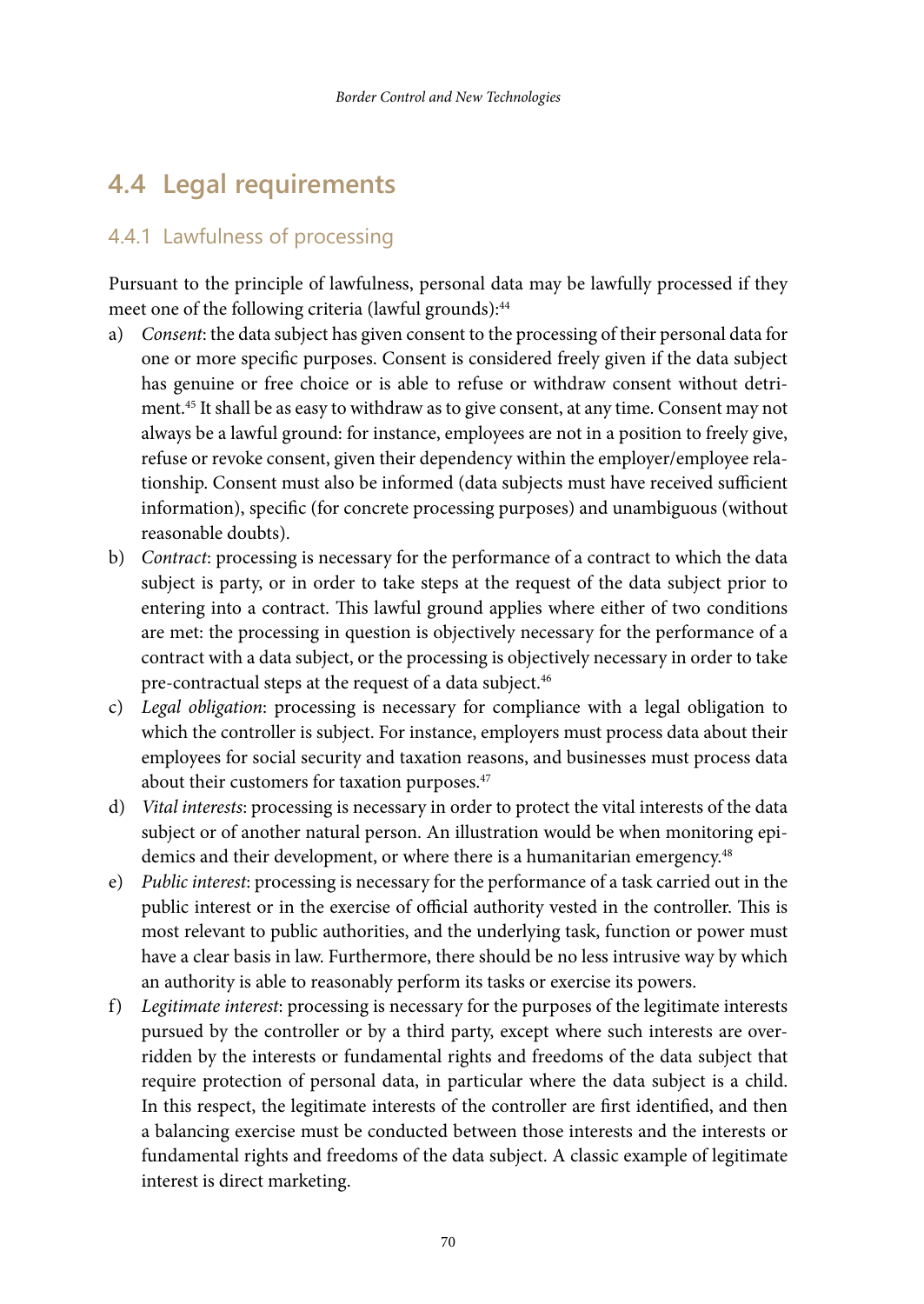#### 4.4.2 Accountability and compliance

The principle of accountability $49$  stipulates that the data controller shall be responsible for, and be able to demonstrate compliance with, all the data protection principles mentioned above. This means that they shall actively and continuously implement measures to promote and safeguard data protection in their processing activities. Demonstrating compliance with the Regulation is an obligation towards data subjects, but also towards the data protection authorities. Three prominent newly introduced tools for accountability include the data protection officer, the data protection impact assessment, and the data protection by design & by default.

#### **Security of processing**

The principle of data security is probably the most complicated and disputed one. It is connected to a data protection principle, that of integrity and confidentiality. It requires that the security, integrity and confidentiality of personal data is guaranteed, so as to prevent adverse effects for the data subject. Measures adopted could be either of a technical or an organisational nature. The appropriateness of security measures must be determined on a case-by-case basis and be reviewed regularly.

Criteria for such choice are the state of the art, the costs of implementation and the nature, scope, context and purposes of processing, as well as the risk of varying likelihood and severity for the rights and freedoms of natural persons.

Measures that are deemed technically appropriate, among others, are: the pseudonymisation and encryption, the confidentiality, integrity, availability and resilience of processing systems and services, restoration of the availability and access to personal data in a timely manner in the event of a physical or technical incident, and a process for regularly testing, assessing and evaluating the effectiveness of technical and organisational measures for ensuring the security of the processing.<sup>50</sup>

Measures that correspond to good organisational rules could be: regular provision of information to all employees about data security rules and their obligations under data protection law, especially regarding their confidentiality obligations, clear distribution of responsibilities and a transparent outline of competences in matters of data processing, and ensuring that authorisations to access personal data have been assigned by the competent person and require proper documentation.<sup>51</sup>

#### **Data protection officer**

The role of the data protection officer (DPO) has been formulated in such a way so as to be the key role in the accountability mechanism. DPOs are responsible for the due completion, and liable for reporting the success of a compliance project, yet without being accountable themselves. It is the data controller who is accountable for the compliance of the processing operations with the law. DPOs are obligatorily appointed where processing is conducted by a public authority, where processing results in systematic monitoring, or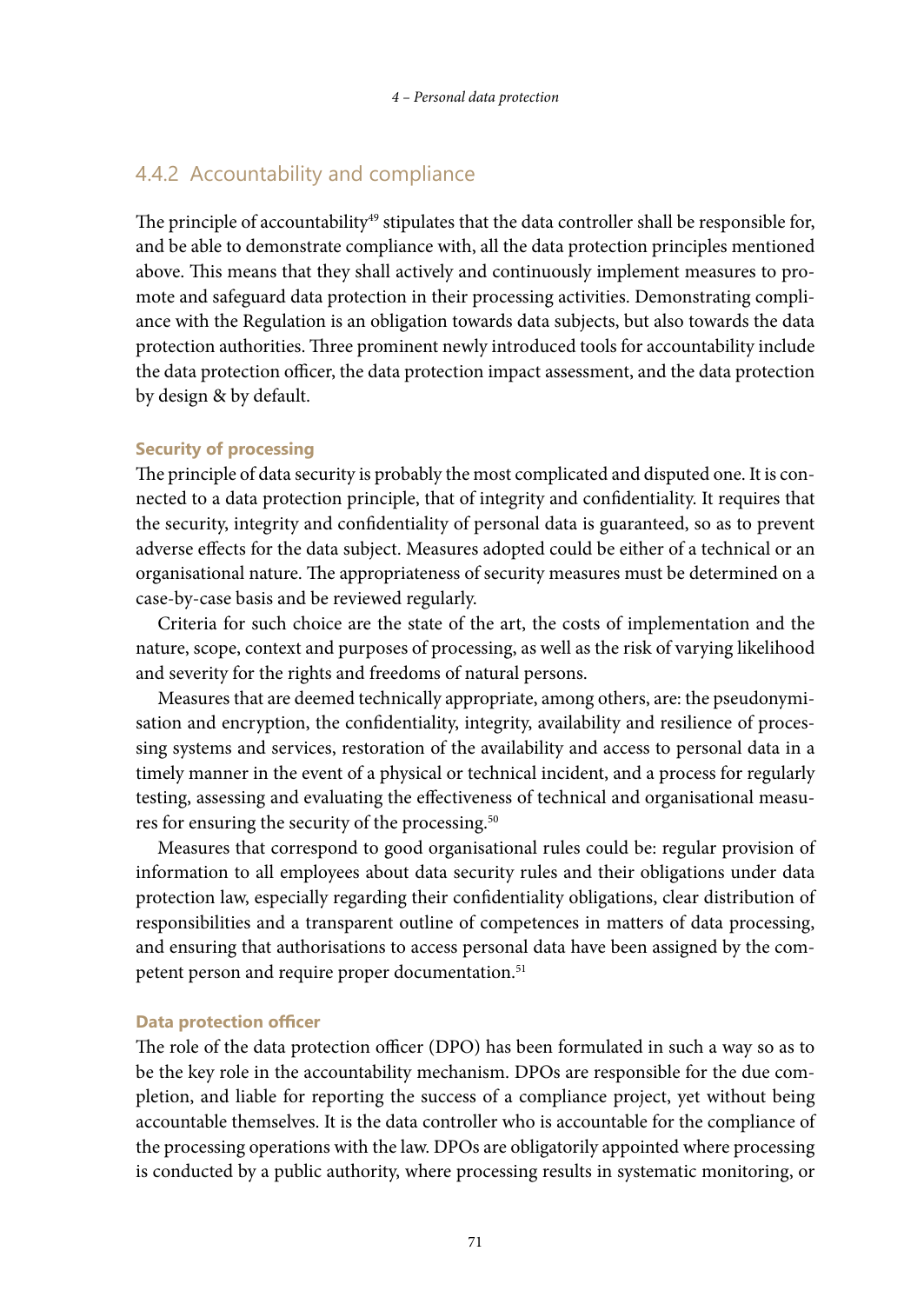where the processing concerns special categories of data or personal data relating to criminal convictions or offences.<sup>52</sup>

DPOs are independent: they do not receive instructions from the management, they facilitate compliance by implementing the rules and communicating with the supervisory authorities, while they are involved, properly and in a timely manner, in all issues which relate to the protection of personal data within the organisation.<sup>53</sup> Duties of DPOs include, for example, advising on the undertaking of data protection impact assessments, training personnel, and creating and maintaining records of processing activities within an organisation.

#### **Data protection impact assessment**

The requirement to conduct data protection impact assessments (DPIAs) in several innovative laws around the world is not coincidental. The recently reformed personal data protection law in the EU introduced a requirement for data controllers to assess the impacts of data processing operations that are "likely to result in a high risk to the rights and freedoms of natural persons" with regard to the protection of personal data.<sup>54</sup> The level of risk varies depending on the nature and scope of processing. Large-scale operations and those involving the processing of sensitive data present much higher risks for data subjects compared to smaller-scale data controllers who processes their employees' personal phone numbers.

The Regulation foresees a list of processing operations that are considered high-risk and for which a prior impact assessment is necessary: where there is systematic and extensive evaluation of personal aspects (profiling), where special categories of data or personal data relating to criminal convictions or offences are processed, and where processing involves the large-scale, systematic monitoring of publicly accessible areas.<sup>55</sup> The content of the impact assessment shall include, among other things, an assessment of the necessity and proportionality of the processing operations and the possible risks to the rights of individuals, as well as mitigation measures for the risks identified. To demonstrate compliance, data controllers must maintain a record of the processing activities carried out under their responsibility.<sup>56</sup>

#### **Data protection by design and by default**

Data protection by design and by default refers to the effective implementation of data protection principles and appropriate technical and organisational measures to safeguard data subjects' rights and freedoms. The concept is an evolution of what was previously known as privacy by design, and is currently a legal requirement. It is inspired by the fair information practices, as articulated by the Information and Privacy Commissioner of Canada.57

Data protection 'by design' applies to the development of new services, systems, processes or products that involve personal data processing. It involves implementation of appropriate technical and organisational measures designed to implement the data protection principles, and the integration of safeguards into the processing necessary to fulfil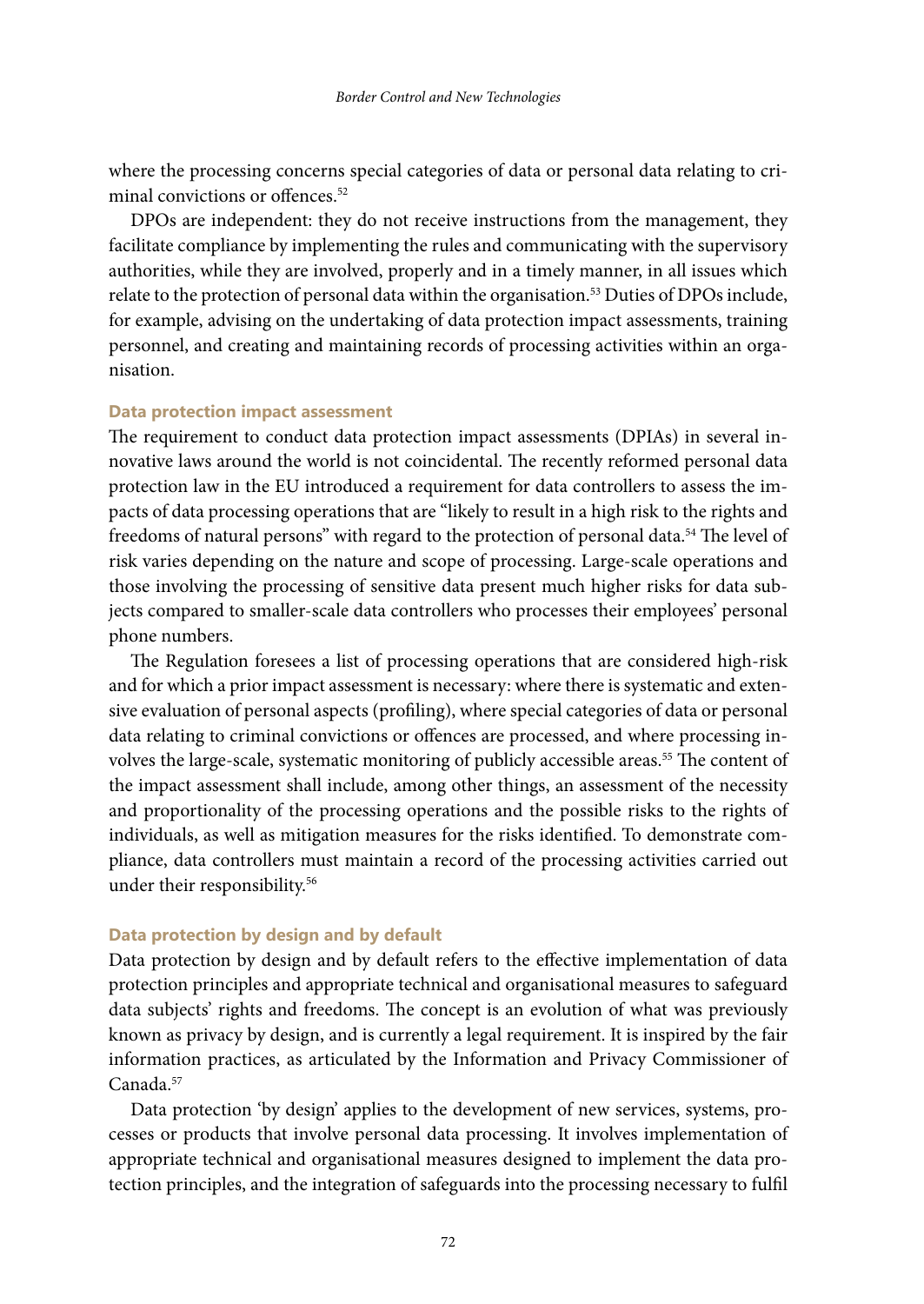the legal requirements and protect data subjects' rights. This way, privacy and data protection are guaranteed at the design phase of any system, service, product or process, and then throughout the lifecycle.

Data protection 'by default' requires that the data controller ensures processing of the data that is necessary to achieve a specific purpose. It links to the fundamental data protection principles of data minimisation and purpose limitation. A misunderstanding could be that it requires the adoption of a 'default to off ' solution, but this is not true: This principle translates as the need to specify the personal data before the processing starts, to appropriately inform individuals, and to only process the data that are needed for the purpose.58

#### **Data breaches**

One additional accountability mechanism is that relating to data breaches. A personal data breach refers to a security breach leading to the accidental or unlawful destruction, loss, alteration or unauthorised disclosure or access to processed personal data.<sup>59</sup> Data breaches can be highly detrimental to the data protection rights of individuals who, as a result of the breach, lose control over their personal data. They are subsequently exposed to risks, such as identity theft or fraud, financial loss or material damages, loss of confidentiality of personal data protected by professional secrecy, and damage to their reputation.<sup>60</sup>

When a personal data breach is detected, and if it is likely to result in a high risk to the rights and freedoms of natural persons, the controller shall communicate the personal data breach to the data subject without undue delay. The notification must include a description of the nature of the data breach, of data subjects affected, and a description of the possible consequences. If the data breach is likely to result in high risks for the data subjects, then the data controller must inform the data subjects in clear and plain language. At the same time, the controller is responsible for informing the supervisory authorities.

#### 4.4.3 Data transfers

The level of protection of personal data is deemed to accompany them in function of the country that the personal data are. Data protection law regulates transfers of personal data which are undergoing processing or are intended for processing after transfer to a third country or to an international organisation. $61$  In other words, if and whenever personal data are transferred outside the EU, then they are subject to specific rules in processing. With regard to the principle of free movement of personal data in the EU, this shall be neither restricted nor prohibited for reasons connected with the protection of natural persons with regard to the processing of personal data.<sup>62</sup>

Depending on the recipient of personal data, there are different tools to frame the data transfers. The strongest, but also the least common, is the adequacy decision.63 A third country may be declared as offering an adequate level of protection*,* under a European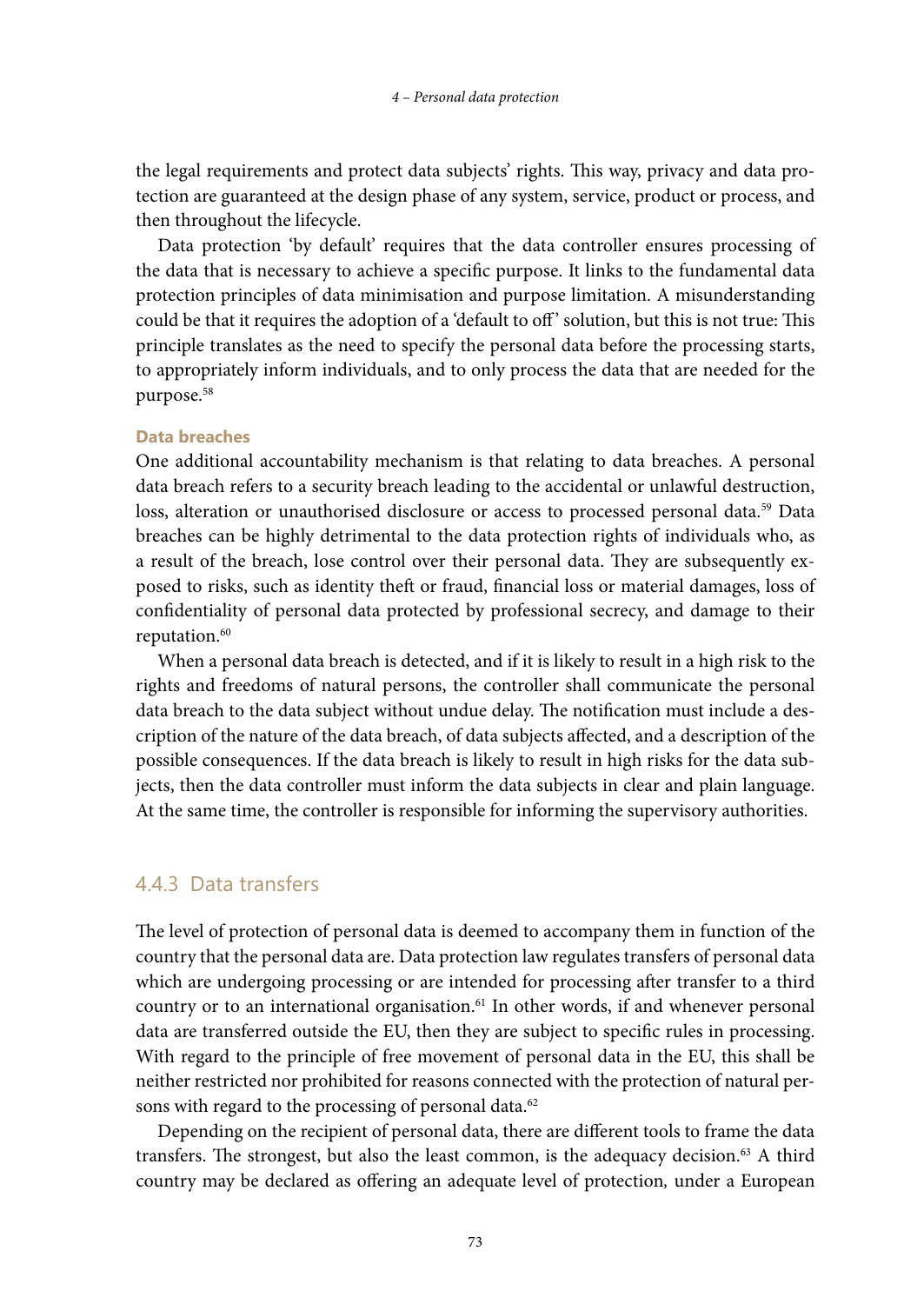Commission decision, meaning that data can be transferred to another company in that third country without the data exporter being required to provide further safeguards or conditions.64 If an adequacy decision has not been signed, then data controllers can transfer personal data based on binding corporate rules,<sup>65</sup> which are legally binding to every member of the group. Alternatively, they can use standard contractual clauses approved by the European Commission; lastly, it is possible to adhere to a code of conduct or certification mechanism.

Data transfers are subject to the discretion of the data controller ("…has provided appropriate safeguards, and on condition that enforceable data subject rights and effective legal remedies for data subjects are available"). This means that the burden of proving that, by transferring personal data to third countries, the level of protection there fulfils the minimum requirements in the EU – first and foremost, that data subject rights are not prejudiced and that appropriate remedies are in place – lies upon the data controller. In such cases, a data transfer impact assessment, a risk assessment of the factors related to the transferral of data to third countries, may be needed to complement the DPIA or as a standalone document. In this, the necessity, proportionality, and technical and organisational measures are evaluated, as well as the level of protection of fundamental rights.

# **4.5 Data subject rights**

### 4.5.1 Right to be informed

The transparency principle requires that any personal data processing should generally be transparent to individuals. To this end, the data controller is obligated to provide information to the data subjects. This holds whether personal data are collected from the data subject directly or have not been obtained from the data subject, but instead from third parties. Such an obligation does not depend on a request from the data subject.<sup>66</sup> Rather, the controller must proactively comply with the obligation, regardless of whether the data subject shows an interest in the information or not.

A broad comprehensive obligation is established when communicating this information to data subjects.67 As described in the transparency principle, data controllers must provide, at the time the data are obtained or prior to the processing, in concise, transparent, intelligible, easily accessible, clear, plain and easily understandable language, all the necessary information, usually in the form of a privacy notice or a website privacy policy. This information is provided free of charge. Frequently, information on data processing is structured in such a way so as to respond to the following questions: *Who are we? What data do we collect from you? Why are we collecting your data? How do we process your data? What are your rights?*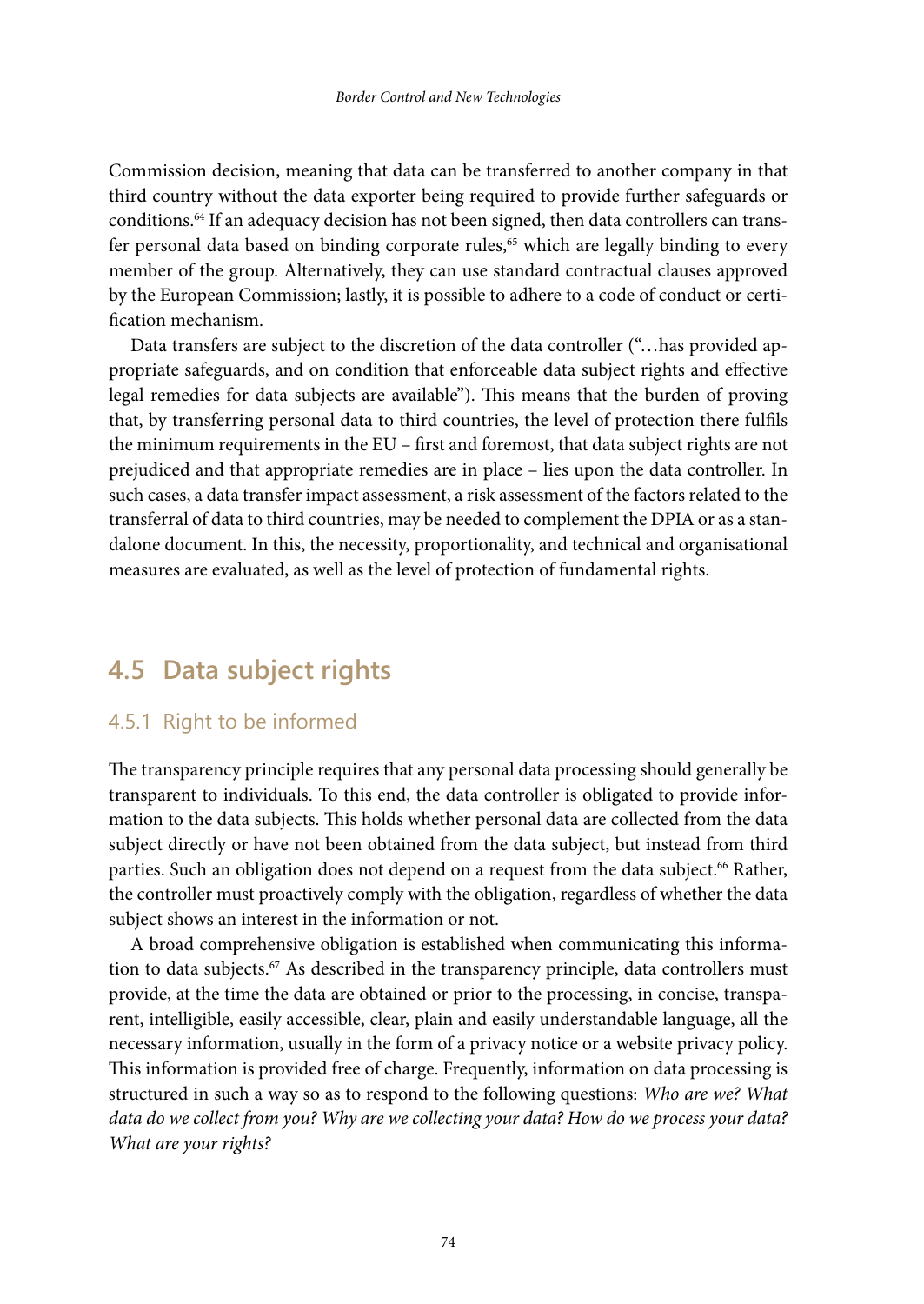# 4.5.2 Right of access by the data subject

The right to access one's own data (right of access) is a pivotal right<sup>68</sup> and is also set out as one of the elements of the fundamental right to the protection of personal data in the Charter of Fundamental Rights, i.e. in primary law.69 The right of access gives individuals the right to obtain a copy of their personal data, as well as other supplementary information. It helps data subjects to understand how and why the data controller is using their data, and check whether this is being done lawfully. The data controller must provide, upon request by the data subject, at least information on the following: purposes of processing, categories of personal data processed, recipients of the data, storage periods, existence of data subject rights, and the logic involved in automated processing of data, in the case of automated decisions.<sup>70</sup>

# 4.5.3 Right to rectification

EU law provides for a right to rectification of personal data.71 The data subject shall have the right to obtain from the controller without undue delay the rectification of inaccurate personal data concerning them. This right includes completing data which were previously incomplete, or inaccurate personal data, which must be rectified without undue or excessive delay.

# 4.5.4 Right to erasure ('right to be forgotten')

Data subjects have the right to have their own personal data erased, pursuant to the principle of data minimisation.72 This is applicable, for instance where the personal data are no longer necessary in relation to the purposes for which they were collected or otherwise processed, the data subject withdraws consent, or the data has been unlawfully processed.<sup>73</sup> Nevertheless, this right is not absolute: it needs to be balanced against other bases, such as the freedom of expression, the public interest, scientific or historical research purposes or statistical purposes.

# 4.5.5 Right to restriction of processing

Data subjects are entitled to obtain from the controller restriction of processing of their personal data where the accuracy of the personal data processed by the data controller is disputed or is unknown, the processing itself is unlawful, the processing of personal data is not necessary for the purposes intended, or the data subject has objected to the processing.74 This right enables the data subject to limit the way that a data controller uses their personal data, often as an alternative to deleting them.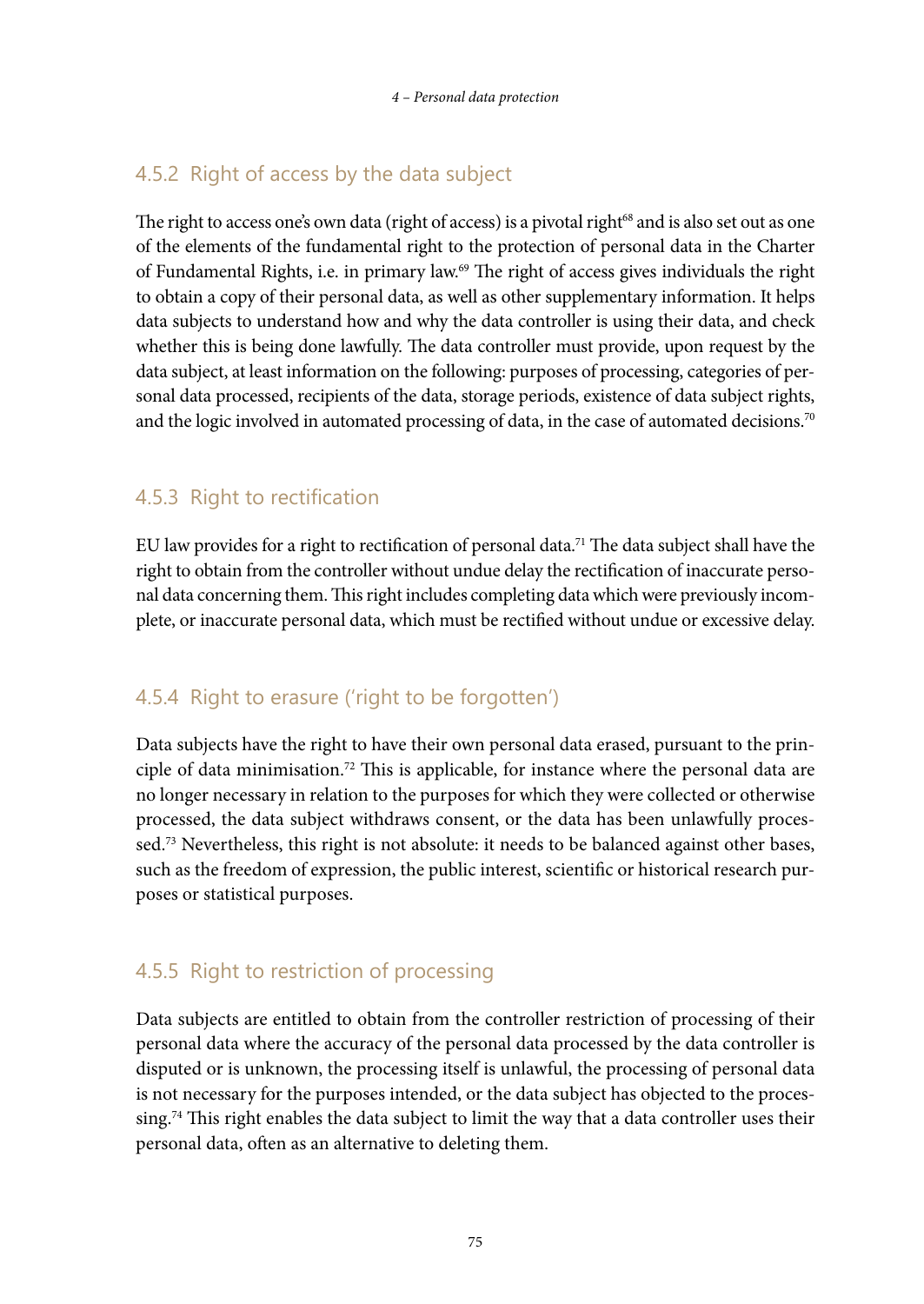### 4.5.6 Right to data portability

Applying the right to data portability essentially means that data subjects are entitled to have their personal data transmitted directly from one controller to another if this is technically feasible. This involves receiving the personal data in a structured, commonly used and machine-readable format and then transmitting those data to another controller without hindrance. The right to data portability is permitted when the lawful basis is either consent or contract, and the processing is carried out by automated means.<sup>75</sup>

# 4.5.7 Right to object

Data subjects have the right to object to the processing of their personal data in certain circumstances, such as where a task is carried out in the public interest, or in the exercising of official authority or legitimate interests. The right to object is raised to an absolute right in the case of direct marketing.<sup>76</sup> The right to object serves in striking the correct balance between the data subject's data protection rights and the legitimate rights of the data controller. Furthermore, it constitutes a powerful weapon against profiling.

# 4.5.8 Right not to be subject to automated decision-making, including profiling

In principle, data subjects must not be subject to automated decisions that give rise to legal or similarly significant effects.<sup>77</sup> This right is passive, in the sense that it equates to a general prohibition and does not require the data subject to proactively seek an objection to such a decision.78

This provision could concern, for instance, an automatic refusal of an online credit application or e-recruiting practices. Automated decision-making based on profiling may take the form of analysing or predicting aspects concerning the data subject's performance at work, economic situation, health, personal preferences or interests, reliability or behaviour, location or movements, etc. If such processing is conducted, it must be accompanied by adequate safeguards for the data subject, such as the right to obtain human intervention on the part of the controller, to express their point of view, and to contest the decision.79

### 4.5.9 Data subject rights in border control

The national DPAs supervise the application of the data protection rules in their respective countries, while the EDPS monitors the application of the data protection rules for the central system managed by eu-LISA.<sup>80</sup> In accordance with data protection principles, all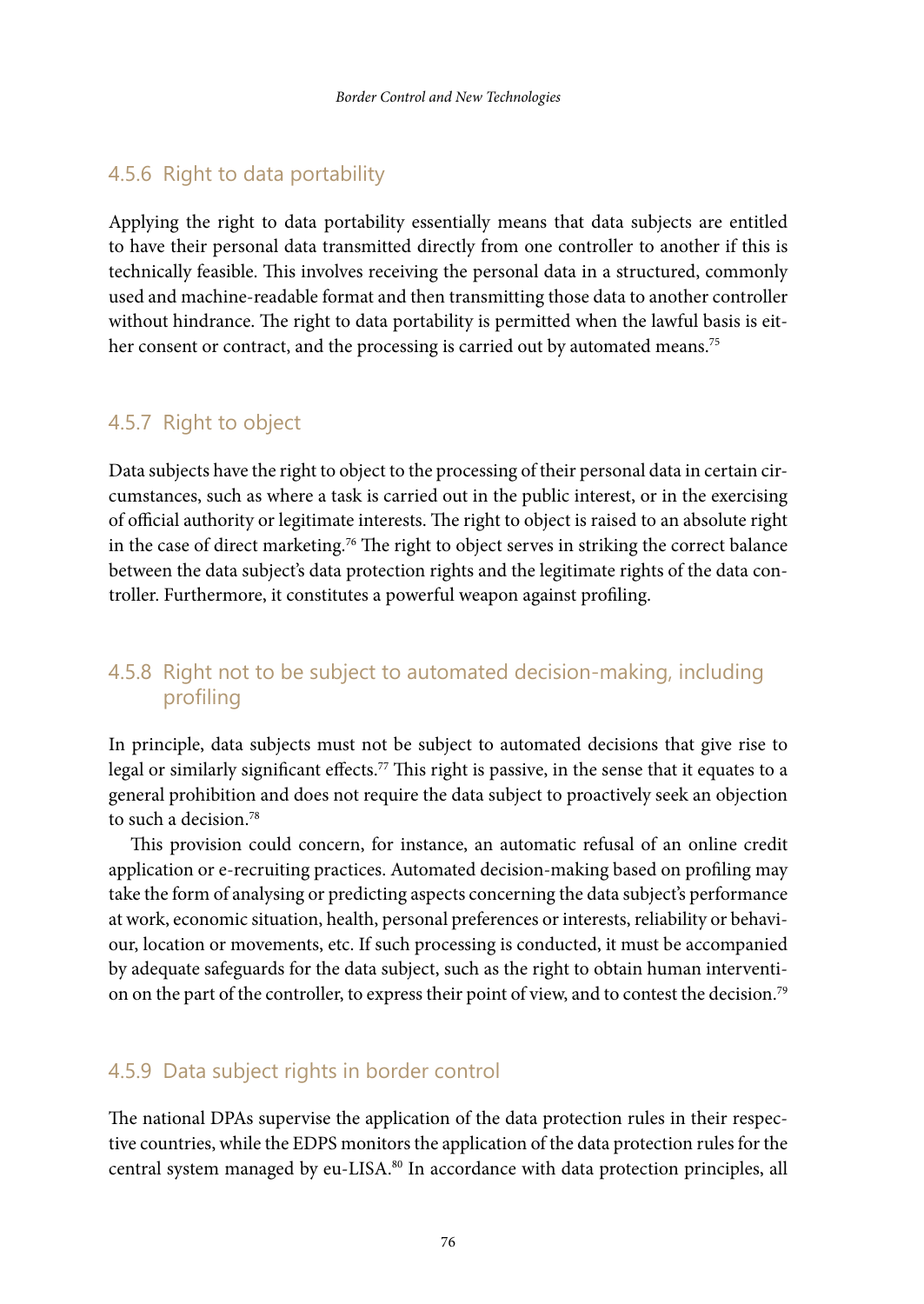individuals whose data is processed in the Schengen Information System II are accorded specific rights. These rights are: a) the right of access to data relating to them stored in SIS II; b) the right to correction of inaccurate data or deletion when data have been unlawfully stored; c) the right to bring proceedings before the courts or competent authorities to correct or delete data, or to obtain compensation.

Lastly, data subject rights do not always prevail, they are not absolute; restrictions may be imposed, particularly when other interests are at stake. Such restrictions shall respect the essence of the right to data protection (its core) and shall be necessary and proportionate measures in a democratic society. Common grounds for imposing restrictions on data subject rights are national and public security, prevention, investigation, detection or prosecution of criminal offences, defence, protection of judicial independence, and protection of the data subject or the rights and freedoms of others.

# **Endnotes**

- 1. The first data protection legislation in the world was passed in 1970, in the (West) German state of Hesse.
- 2. Alan F. Westin, "Privacy and Freedom", *Washington and Lee Law Review* 25, no. 1 (1967): 166-170, [https://scholarlycommons.law.wlu.edu/cgi/viewcontent.cgi?Article=3659&contex](https://scholarlycommons.law.wlu.edu/cgi/viewcontent.cgi?Article=3659&​context=wlulr)[t=wlulr.](https://scholarlycommons.law.wlu.edu/cgi/viewcontent.cgi?Article=3659&​context=wlulr)
- 3. European Union Agency For Fundamental Rights, European Court of Human Rights, and European Data Protection Supervisor, *Handbook on European Data Protection Law* (Luxembourg: Publications Office of the European Union, 2018),<https://doi.org/10.2811/58814>.
- 4. Regulation (EU) 2016/679 of the European Parliament and of the Council of 27 April 2016 on the protection of natural persons with regard to the processing of personal data and on the free movement of such data, and repealing Directive 95/46/EC. OJ L 119, 4.5.2016, p. 1–88.
- 5. Maja Brkan, "Do algorithms rule the world? Algorithmic decision-making and data protection in the framework of the GDPR and beyond*", International Journal of Law and Information Technology* 27, no. 2 (2019): 91–121, <https://doi.org/10.1093/ijlit/eay017>.
- 6. Jathan Sadowski, "When Data Is Capital: Datafication, Accumulation, and Extraction," *Big Data and Society* 6, no. 1 (2019): 1–12, <https://doi.org/10.1177/2053951718820549>.
- 7. European Data Protection Supervisor (EDPS) *Opinion 4/2018 on the Proposals for two Regulations establishing a framework for interoperability between EU large-scale information systems* (2018), [https://edps.europa.eu/sites/edp/files/publication/2018-04-16\\_interoperabi](https://edps.europa.eu/sites/edp/files/publication/2018-04-16_interoperability_opinion_en.pdf)[lity\\_opinion\\_en.pdf](https://edps.europa.eu/sites/edp/files/publication/2018-04-16_interoperability_opinion_en.pdf).
- 8. *European Commission Communication from the Commission to the European Parliament and the Council, Stronger and Smarter Information Systems for Borders and Security* (2016), [https://eur](https://eur-lex.europa.eu/legal-content/EN/TXT/HTML/?uri=CELEX)[lex.europa.eu/legal-content/EN/TXT/HTML/?uri=CELEX:](https://eur-lex.europa.eu/legal-content/EN/TXT/HTML/?uri=CELEX)52016DC0205&from=EN.
- 9. Ibid.
- 10. The main instruments of the United Nations (UN), stipulating provisions about privacy, are the non-binding Universal Declaration of Human Rights (UDHR) and the International Covenant on Civil and Political Rights (ICCPR).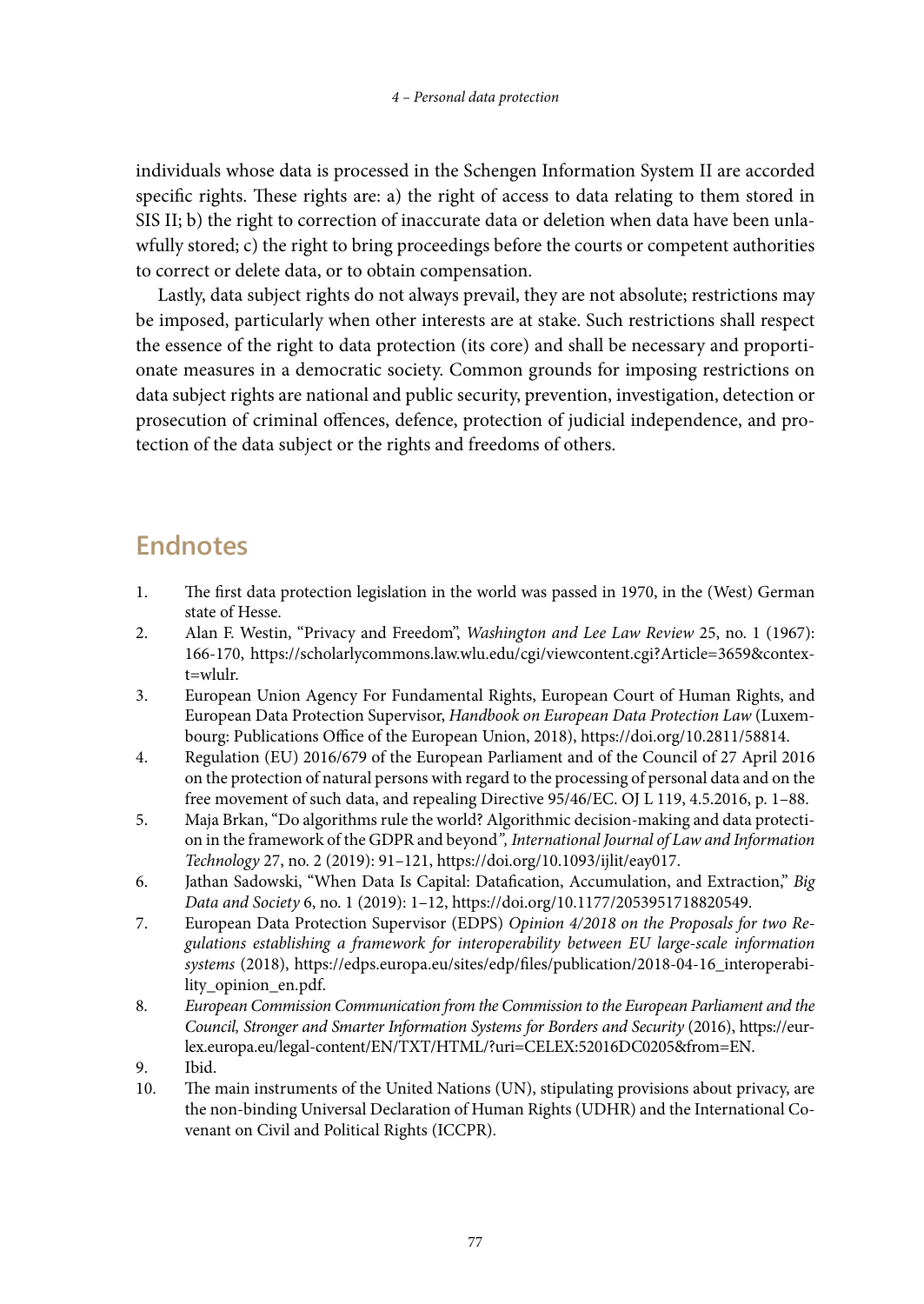- 11. These revelations have increased public concern about information security and privacy resulting from disclosures detailing the extent of the National Security Agency's (NSA) surveillance activities.
- 12. United Nations (UN), The Right to Privacy in the Digital Age, [http://undocs.org/A/](http://undocs.org/A/RES/68/167) [RES/68/167.](http://undocs.org/A/RES/68/167)
- 13. The right to personal data protection is not enshrined in the European Convention on Human Rights (ECHR) *per se*. Rather, it is inferred from the scope of Article 8, which guarantees the right to respect for private and family life, home and correspondence.
- 14. Ibid.
- 15. Protocol amending the Convention for the Protection of Individuals with regard to Automatic Processing of Personal Data (CETS No. 223).
- 16. The precautionary measure of human rights impact assessment is stipulated in 'Recommendation CM/Rec (2020)1 of the Committee of Ministers to member States on the human rights impacts of algorithmic systems.'
- 17. Directive 95/46/EC of the European Parliament and of the Council of 24 October 1995 on the protection of individuals with regard to the processing of personal data and on the free movement of such data, OJ L 281, 23.11.1995, p. 31–50.
- 18. Regulation (EU) 2016/679 of the European Parliament and of the Council of 27 April 2016 on the protection of natural persons with regard to the processing of personal data and on the free movement of such data, and repealing Directive 95/46/EC.
- 19. Directive 2002/58/EC of the European Parliament and of the Council of 12 July 2002 concerning the processing of personal data and the protection of privacy in the electronic communications sector (Directive on privacy and electronic communications).
- 20. Regulation (EU) 2018/1725 of the European Parliament and of the Council of 23 October 2018 on the protection of natural persons with regard to the processing of personal data by the Union institutions, bodies, offices and agencies and on the free movement of such data, and repealing Regulation (EC) No 45/2001 and Decision No 1247/2002/EC.
- 21. Graham Greenleaf, "2020 Ends a Decade of 62 New Data Privacy Laws," *Privacy Laws & Business International Report* 163 (2020): 24-26, [https://papers.ssrn.com/sol3/papers.cf](https://papers.ssrn.com/sol3/papers.cfm?abstract_id=3572611)[m?abstract\\_id=3572611.](https://papers.ssrn.com/sol3/papers.cfm?abstract_id=3572611)
- 22. Petra Molnar, *Technological Testing Grounds, Migration Management Experiments and Reflections from the Ground Up* (2020), [https://edri.org/wp-content/uploads/2020/11/Technologi](https://edri.org/wp-content/uploads/2020/11/Technological-Testing-Grounds.pdf)[cal-Testing-Grounds.pdf.](https://edri.org/wp-content/uploads/2020/11/Technological-Testing-Grounds.pdf)
- 23. GDPR, Art. 4 (1).
- 24. GDPR, Art. 9.
- 25. GDPR, Art. 9 (1).
- 26. Article 29 Working Party, "Opinion 4/2007 on the concept of personal data", WP 136, 20 June 2007, p. 22.
- 27. GDPR, Art. 4 (1).
- 28. GDPR, Art. 4 (7).
- 29. Information Commissioner's Office (ICO), Controllers and processors, [https://ico.org.uk/](https://ico.org.uk/for-organisations/guide-to-data-protection/guide-to-the-general-data-protection-regulation-gdpr/key-definitions/controllers-and-processors/) [for-organisations/guide-to-data-protection/guide-to-the-general-data-protection-regulati](https://ico.org.uk/for-organisations/guide-to-data-protection/guide-to-the-general-data-protection-regulation-gdpr/key-definitions/controllers-and-processors/)[on-gdpr/key-definitions/controllers-and-processors/.](https://ico.org.uk/for-organisations/guide-to-data-protection/guide-to-the-general-data-protection-regulation-gdpr/key-definitions/controllers-and-processors/)
- 30. GDPR, Art. 4 (8).<br>31 Information Com
- 31. Information Commissioner's Office (ICO), Controllers and processors, [https://ico.org.uk/](https://ico.org.uk/for-organisations/guide-to-data-protection/guide-to-the-general-data-protection-regulation-gdpr/key-definitions/controllers-and-processors/) [for-organisations/guide-to-data-protection/guide-to-the-general-data-protection-regulati](https://ico.org.uk/for-organisations/guide-to-data-protection/guide-to-the-general-data-protection-regulation-gdpr/key-definitions/controllers-and-processors/)[on-gdpr/key-definitions/controllers-and-processors/.](https://ico.org.uk/for-organisations/guide-to-data-protection/guide-to-the-general-data-protection-regulation-gdpr/key-definitions/controllers-and-processors/)
- 32. GDPR, Art. 51.
- 33. GDPR, Art. 57-58.
- 34. GDPR, Art 83.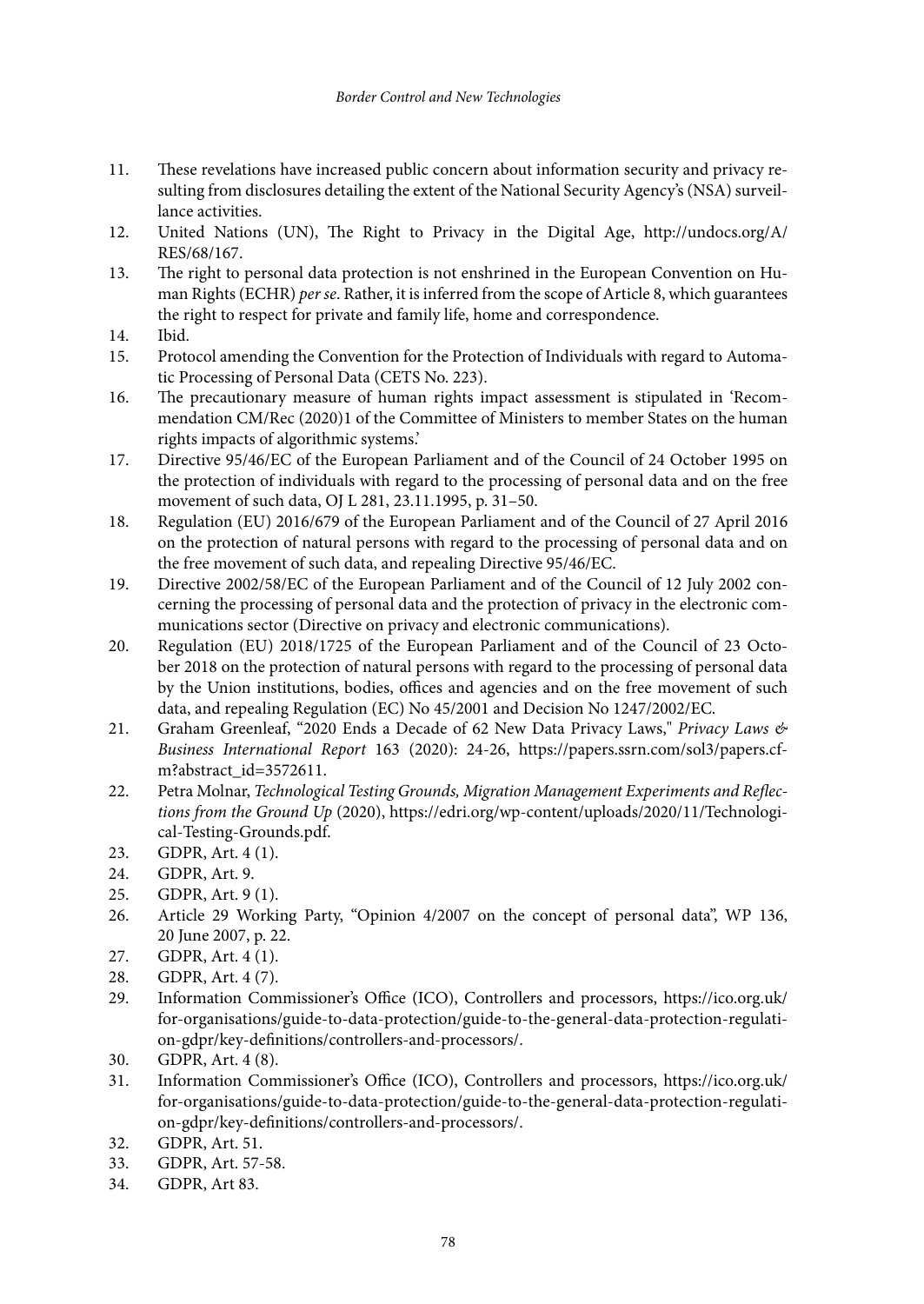#### *4 – Personal data protection*

- 35. GDPR, Art. 12 (1).
- 36. GDPR, Art. 12 (2) and Recital 58.
- 37. GDPR, Art. 5 (1) (b).
- 38. Ibid.
- 39. GDPR, Recital 50.
- 40. GDPR, Art. 5 (1) (d).
- 41. GDPR, Art. 18 (1) (a).
- 42. GDPR, Art. 5 (1) (e).
- 43. Information Commissioner's Office (ICO), Controllers and processors, [https://ico.org.uk/](https://ico.org.uk/for-organisations/guide-to-data-protection/guide-to-the-general-data-protection-regulation-gdpr/key-definitions/controllers-and-processors/) [for-organisations/guide-to-data-protection/guide-to-the-general-data-protection-regulati](https://ico.org.uk/for-organisations/guide-to-data-protection/guide-to-the-general-data-protection-regulation-gdpr/key-definitions/controllers-and-processors/)[on-gdpr/key-definitions/controllers-and-processors/](https://ico.org.uk/for-organisations/guide-to-data-protection/guide-to-the-general-data-protection-regulation-gdpr/key-definitions/controllers-and-processors/).
- 44. GDPR, Art. 6 (1).
- 45. GDPR, Recital 42.
- 46. European Data Protection Board, Guidelines 2/2019 on the processing of personal data under Article 6(1)(b) GDPR in the context of the provision of online services to data subjects, adopted on 9 April 2019, [https://edpb.europa.eu/sites/edpb/files/consultation/edpb\\_draft\\_](https://edpb.europa.eu/sites/edpb/files/consultation/edpb_draft_guidelines-art_6-1-b-final_public_consultation_version_en.pdf) [guidelines-art\\_6-1-b-final\\_public\\_consultation\\_version\\_en.pdf.](https://edpb.europa.eu/sites/edpb/files/consultation/edpb_draft_guidelines-art_6-1-b-final_public_consultation_version_en.pdf)
- 47. Ibid.
- 48. Ibid.<br>49. GDP
- GDPR, Art. 5 (2).
- 50. GDPR, Art. 32 (1).
- 51. Ibid.
- 52. GDPR, Art. 37 (1).<br>53. GDPR, Art. 37 (3)
- 53. GDPR, Art. 37 (3) and (4).
- 54. Dariusz Kloza et al., "Data Protection Impact Assessments in the European Union: Complementing the New Legal Framework towards a More Robust Protection of Individuals."
- 55. GDPR, Art. 35 (1).
- 56. GDPR, Art. 30.<br>57. Ann Cavoukian
- Ann Cavoukian, "Privacy by Design, the 7 foundational principles implementation and mapping of fair information practices", [https://www.ipc.on.ca/wp-content/uploads/resources/](https://www.ipc.on.ca/wp-content/uploads/resources/pbd-implement-7found-principles.pdf) [pbd-implement-7found-principles.pdf.](https://www.ipc.on.ca/wp-content/uploads/resources/pbd-implement-7found-principles.pdf)
- 58. Information Commissioner's Office, "Data protection by design and default", [https://ico.org.](https://ico.org.uk/for-organisations/guide-to-data-protection/guide-to-the-general-data-protection-regulation-gdpr/accountability-and-governance/data-protection-by-design-and-default/#dpd3) [uk/for-organisations/guide-to-data-protection/guide-to-the-general-data-protection-regu](https://ico.org.uk/for-organisations/guide-to-data-protection/guide-to-the-general-data-protection-regulation-gdpr/accountability-and-governance/data-protection-by-design-and-default/#dpd3)[lation-gdpr/accountability-and-governance/data-protection-by-design-and-default/#dpd3.](https://ico.org.uk/for-organisations/guide-to-data-protection/guide-to-the-general-data-protection-regulation-gdpr/accountability-and-governance/data-protection-by-design-and-default/#dpd3)
- 59. GDPR, Art. 4 (12).
- 60. GDPR, Recital 75.
- 61. GDPR, Art. 44.
- 62. GDPR, Art. 1 (3).
- 63. GDPR, Art. 45.
- 64. The European Commission has so far only recognised Andorra, Argentina, Canada (commercial organisations), the Faroe Islands, Guernsey, Israel, the Isle of Man, Japan, Jersey, New Zealand, Switzerland and Uruguay as providing adequate protection.
- 65. Information Commissioner's Office, Binding Corporate rules, [https://ico.org.uk/for-organi](https://ico.org.uk/for-organisations/binding-corporate-rules/#)[sations/binding-corporate-rules/#](https://ico.org.uk/for-organisations/binding-corporate-rules/#):~:text=Binding%20Corporate%20Rules%20(BCRs)%20 are,Directive%2095%2F46%2FEC.
- 66. European Union Agency for Fundamental Rights, Council of Europe-European Court of Human Rights, European Data Protection Supervisor, "Handbook on European Data Protection Law", 207.
- 67. GDPR, Art. 12-14.
- 68. GDPR, Art. 15.